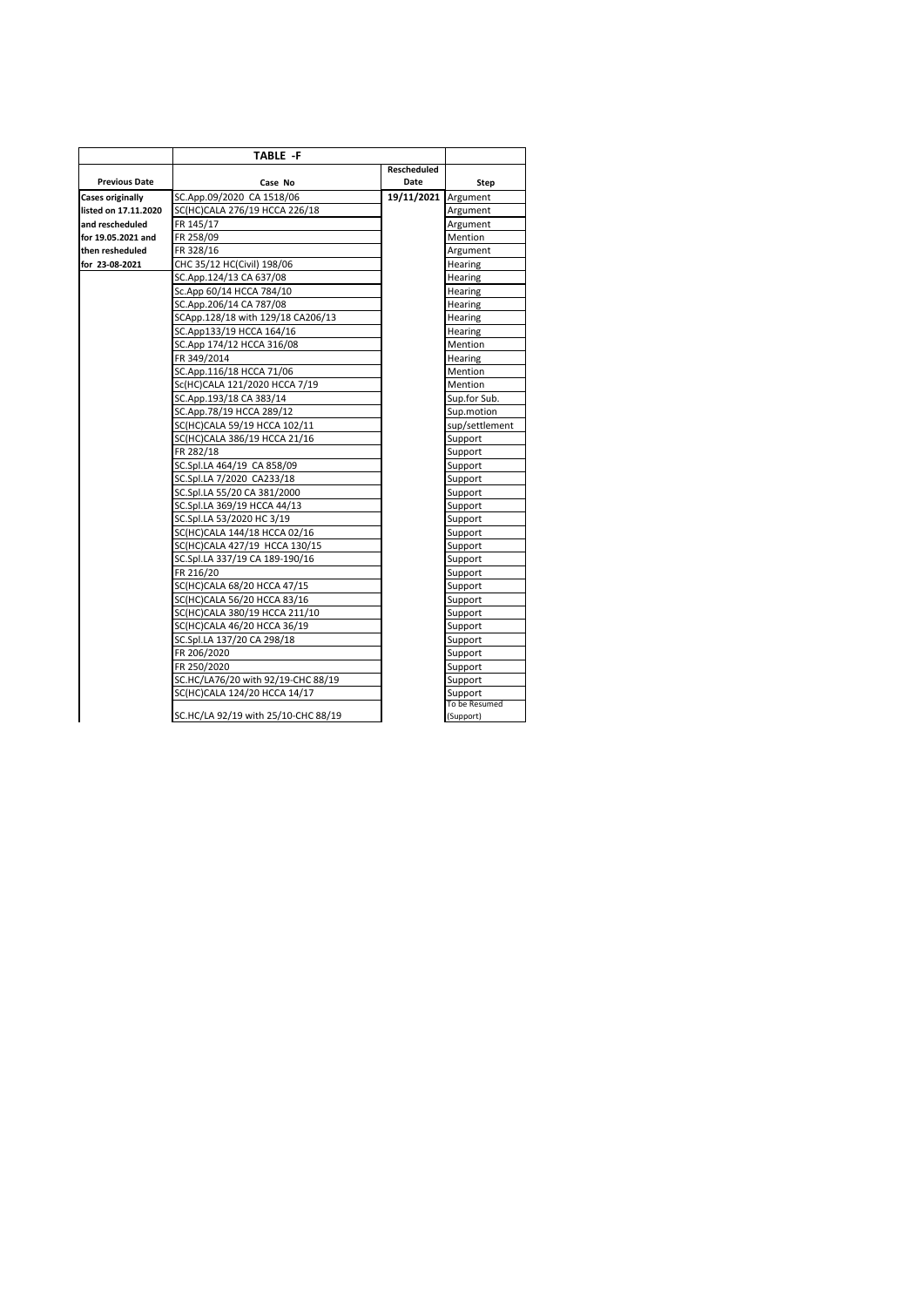| <b>Cases originally</b> |                                              |                     |            |
|-------------------------|----------------------------------------------|---------------------|------------|
| listed on 16.11.2020    | FR 498/19 & 218/2020                         | 17/11/2021 Mention  |            |
| and rescheduled         |                                              |                     |            |
| for 18.05.2021 and      |                                              |                     |            |
| then resheduled         |                                              |                     |            |
| for 23-08-2021          |                                              |                     |            |
|                         |                                              |                     |            |
| <b>Cases originally</b> | SC.App 124/17 HCCA 172/07                    | 23/11/2021 Argument |            |
| listed on 18.11.2020    | SC.App.144/19 HCCA 39/16                     |                     | Argument   |
| and rescheduled         | FR 347/17                                    |                     | Argument   |
| for 20.05.2021 and      | SC.App.218/12 HCCA 354/06                    |                     | Argument   |
| then resheduled         | SC.App.114/16 HCCA 38/14                     |                     | Argument   |
| for 24-08-2021          | SC.App 196/14 HCCA 128/09                    |                     | Argument   |
|                         | CHC.App. 45/2014 HC 119/2017                 |                     | Argument   |
|                         | CHC.App. 15/2014 HC(Civil) 434/10            |                     | Argument   |
|                         | FR 152/18                                    |                     | Hearing    |
|                         | SC(HC)CALA 459/18 HCCA 01/15                 |                     | Hearing    |
|                         | SC.App.193/14 HCCA 315/08                    |                     | Hearing    |
|                         | FR 08/19                                     |                     | Hearing    |
|                         | SC.App 127/17 HCCA 1313/12                   |                     | Hearing    |
|                         | SC.App.48/17 with 47/17 HCCA 83/11           |                     | Hearing    |
|                         | SC.Spl.LA 206/18 CA 88/12                    |                     | Hearing    |
|                         | FR 122/20 & 123/20                           |                     | Mention    |
|                         | SC(HC)CALA 440/19 HCCA 10/13                 |                     | Sup.motion |
|                         | SC(HC)CALA 297/19 HCCA 30/15                 |                     | Support    |
|                         | SC.Spl.LA 367/19 HCALT 21/18                 |                     | Support    |
|                         | SC(HC)CALA 478/19 HCCA 326/15                |                     | Support    |
|                         | FR 18/19                                     |                     | Support    |
|                         | FR 300/19                                    |                     | Support    |
|                         | SC.Spl.LA 226/19 HC 2362/18                  |                     | Support    |
|                         | FR 70/19                                     |                     | Support    |
|                         | FR 30/2020                                   |                     | Mention    |
|                         | SC.Spl.LA 37/20 CA 14/13                     |                     | Support    |
|                         | SC(HC)CALA 252/18 HCCA 119/11                |                     | Support    |
|                         | SC.Spl.LA 450/19 CA 128/14                   |                     | Support    |
|                         | SC(HC)CALA 442/17 HCCA 103/13                |                     | Support    |
|                         | FR 71/2020                                   |                     | Support    |
|                         | SC.Spl.LA 103/20 CA 03/16                    |                     | Support    |
|                         | SC.Spl.LA 104/20 -----                       |                     | Support    |
|                         | SC.Spl.LA 105/20 CA 21/14                    |                     | Support    |
|                         | SC.HC/LA 78/19 HC 70/13 with 77/19 HC 225/13 |                     | Support    |
|                         | SC.Spl.LA 173/20 CA 244-246/15               |                     | Support    |
|                         | FR 201/2020                                  |                     | Support    |
|                         | FR 205/2020                                  |                     | Support    |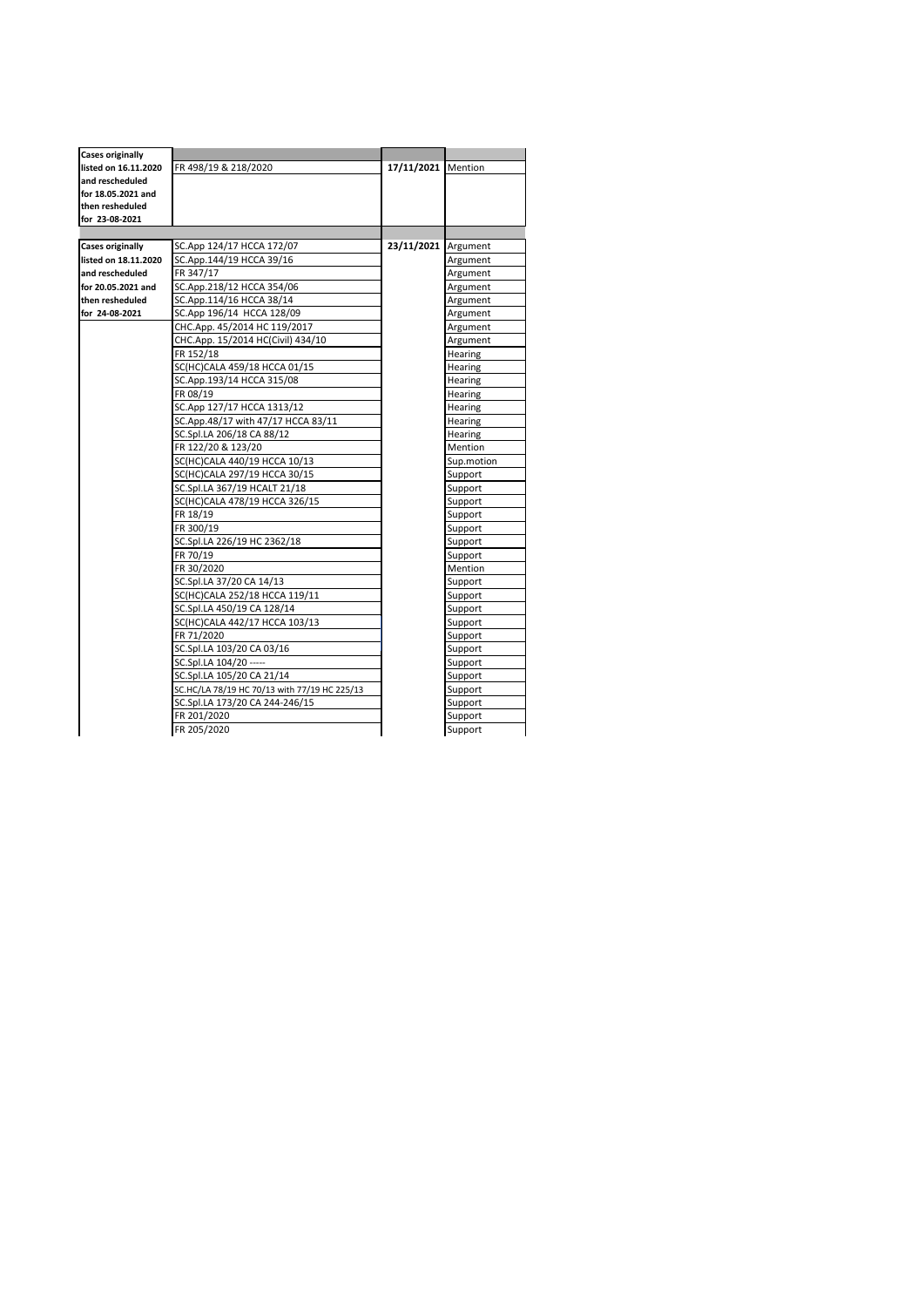| Cases originally     | SC.App.18/12 HCCA 166/06             | 22/11/2021 Hearing |                       |
|----------------------|--------------------------------------|--------------------|-----------------------|
| listed on 19.11.2020 |                                      |                    |                       |
| and rescheduled      | SC.App 178/16 HCCA 73/08             | 24/11/2021         | Mention               |
| for 21.05.2021 and   | SC(HC)CALA 593/16 HCCA 21/14         |                    | Argument              |
| then resheduled      | SC.App.18/15 CA 396A/98,396/98       |                    | Mention               |
| for 25-08-2021       | FR 209/16                            |                    | <b>Support Motion</b> |
|                      | SC.App.98/17 HCCA 494/14             |                    | Mention               |
|                      | SC.App.153/19 HCCA 18/17             |                    | Mention               |
|                      | SC.App.153/12 HCCA 56/03             |                    | Hearing               |
|                      | CHC 41/14 HC(Civil) 184/08           |                    | Hearing               |
|                      | SC.App 155/15 HCCA 38/09             |                    | Hearing               |
|                      | FR 231/18                            |                    | Hearing               |
|                      | CHC 28/10 HC(Civil) 417/07           |                    | Hearing               |
|                      | CHC 13/12 HC(Civil) 27/10            |                    | Hearing               |
|                      | SC.App.81/13 CA 819/96               |                    | Hearing               |
|                      | SC(HC)CALA 103/19 HCCA 11/14         |                    | Support               |
|                      | Sc(HC)CALA 176/18 HCCA 06/17         |                    | Support               |
|                      | SC(HC)CALA 67/17 HCCA 13/03          |                    | Support               |
|                      | FR 438/19                            |                    | Support               |
|                      | SC.Spl.LA181/19 with 176/19 CA193/15 |                    | Support               |
|                      | FR 153/18                            |                    | Support               |
|                      | SC.Spl.LA 268/19 CA 345/15           |                    | Mention               |
|                      | SC.Spl.LA 48/20 HCALT 21/19          |                    | Support               |
|                      | FR 139/2020                          |                    | Support               |
|                      | SC.Spl.LA 36/18 CA 211/10            |                    | Support               |
|                      | SC(HC)CALA 57/16 HCCA 118/11         |                    | Support               |
|                      | FR 295/18                            |                    | Support               |
|                      | FR 450/17                            |                    | Support               |
|                      | SC(HC)CALA 30/19 HCCA 81/15          |                    | Mention               |
|                      | FR 221/20                            |                    | Support               |
|                      | SC(HC)CALA 175/20 HCCA 175/17        |                    | Support               |
|                      | SC(HC)CALA 176/20 HCCA 8/16          |                    | Support               |
|                      | FR 248/20                            |                    | Support               |
|                      | FR 226/20                            |                    | Support               |
|                      | FR 222/20                            |                    | Support               |
|                      | SC(HC)CALA 42/19 HCCA 11/12          |                    | Support               |
|                      | FR 62/20                             |                    | Support               |
|                      | FR 448/19                            |                    | Support               |
|                      | FR 34/20                             |                    | Support               |
|                      | FR 275/20                            |                    | Support               |
|                      | SC.Spl.LA 179/20 CA 22/14            |                    | Support               |
|                      | FR 56/20                             |                    | Support               |
|                      | FR 109/14                            |                    | To be Resumed         |
|                      |                                      |                    |                       |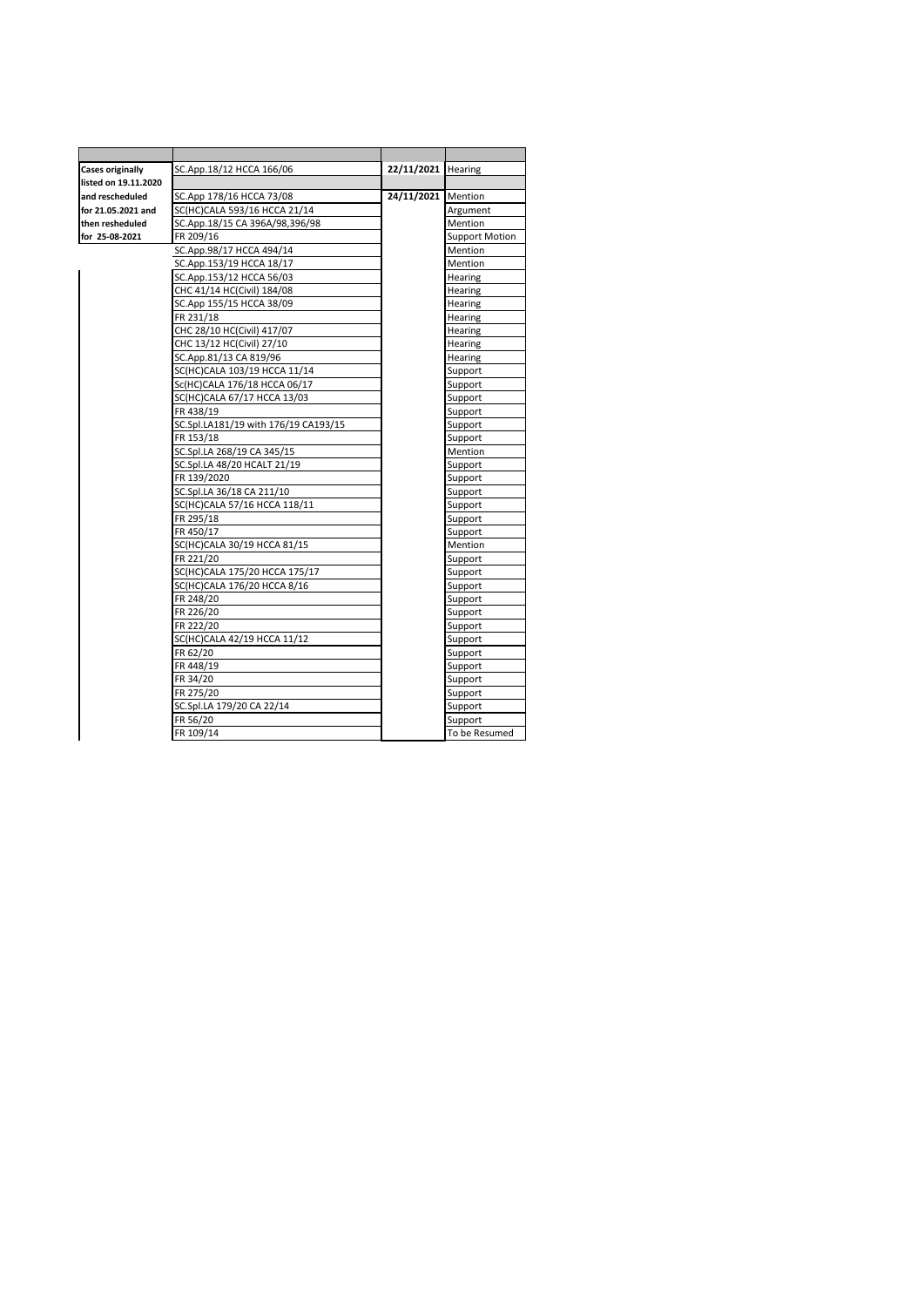| <b>Cases originally</b> | SC.App.20/2020 HCCA 109/11     | 25/11/2021 Mention |                       |
|-------------------------|--------------------------------|--------------------|-----------------------|
| listed on 20.11.2020    | SC(HC)CALA 18/19 HCCA 19/18    |                    | Argument              |
| and rescheduled         | FR 98/17                       |                    | Argument              |
| for 24.05.2021 and      | CHC 04/07 HC(Civil) 183/02     |                    | Argument              |
| then resheduled         | SC.App.62/18 CA 31/14          |                    | Hearing               |
| for 26-08-2021          |                                |                    |                       |
|                         | SC.App.100/17 HCCA 157/08      |                    | Hearing               |
|                         | SC.App 190/17 HCCA 145/10      |                    | Mention               |
|                         | SC(HC)CALA 328/18 HCCA 04/11   |                    | Hearing               |
|                         | SC.App.128/17 HCCA 47/14       |                    | Hearing               |
|                         | SC.App.26/14 CA 351/11         |                    | Hearing               |
|                         | SC.App.237/17 HCCA 151/11      |                    | Hearing               |
|                         | CHC 50/13 HC(Civil) 4/08       |                    | Hearing               |
|                         | SC.App.18/18 HC 4930           |                    | Hearing               |
|                         | Sc.App. 89/2019 HCCA 04/2016   |                    | Hearing               |
|                         | SC.Spl.LA 78/19 CA 3/13        |                    | Support               |
|                         | SC(HC)CALA 232/19 with 233/19  |                    | Support               |
|                         | <b>HCCA 14/15</b>              |                    |                       |
|                         | SC(HC)CALA 149/19 HCCA 18/16   |                    | Support               |
|                         | SC(HC)CALA 447/19 HCCA 194/14  |                    | Support               |
|                         | SC(HC)CALA 84/19 HCCA 55/17    |                    | Support               |
|                         | SC(HC)CALA 316/19 HCCA 50/17   |                    | Support               |
|                         | SC. Writ 5/16 with 6/16        |                    | Support               |
|                         | SC(HC)CALA 9/19 HCCA 5/16      |                    | Support               |
|                         | SC(HC)CALA 476/19 HCCA 15/19   |                    | Support               |
|                         | SC(HC)CALA 114/2020 HCCA 46/19 |                    | Support               |
|                         | SC(HC)CALA 283/19 HCCA 40/12   |                    | Support               |
|                         | SC(HC)CALA 336/18 HCCA 131/13  |                    | Support               |
|                         | FR 476/19                      |                    | Support               |
|                         | SC(HC)CALA 479/19 HCCA 46/17   |                    | Support               |
|                         | SC(HC)CALA 506/19 HCCA 141/13  |                    | Support               |
|                         | SC(HC)CALA 286/18 HCCA 01/18   |                    | Support               |
|                         | SC(HC)CALA 73/20 HCCA 3/16     |                    | Support               |
|                         | SC(HC)CALA 195/18 HCCA 98/12   |                    | Support               |
|                         | SC(HC)CALA 168/20 HCCA 104/15  |                    | Support               |
|                         | SC(HC)CALA 93/20 HCCA 95/19    |                    | Support               |
|                         | FR 283/2020                    |                    | Support               |
|                         | FR 307/2020                    |                    | Support               |
|                         | FR 297/2020                    |                    | Support               |
|                         | SC.HC/LA 81/20 HC(Civil) 4/20  |                    | Support               |
|                         | SC.Spl.LA 431/19 HC 27/18      |                    | Support               |
|                         | SC.Spl.LA 432/19 HC 01/19      |                    | Support               |
|                         | SC.Spl.LA 152/20 HCEP 2142/03  |                    | Support               |
|                         | SC.Spl.LA 216/20 CA 439/15     |                    | Support               |
|                         | FR 226/2020                    |                    | <b>Support Motion</b> |
|                         | FR 222/2020                    |                    | <b>Support Motion</b> |
|                         |                                |                    |                       |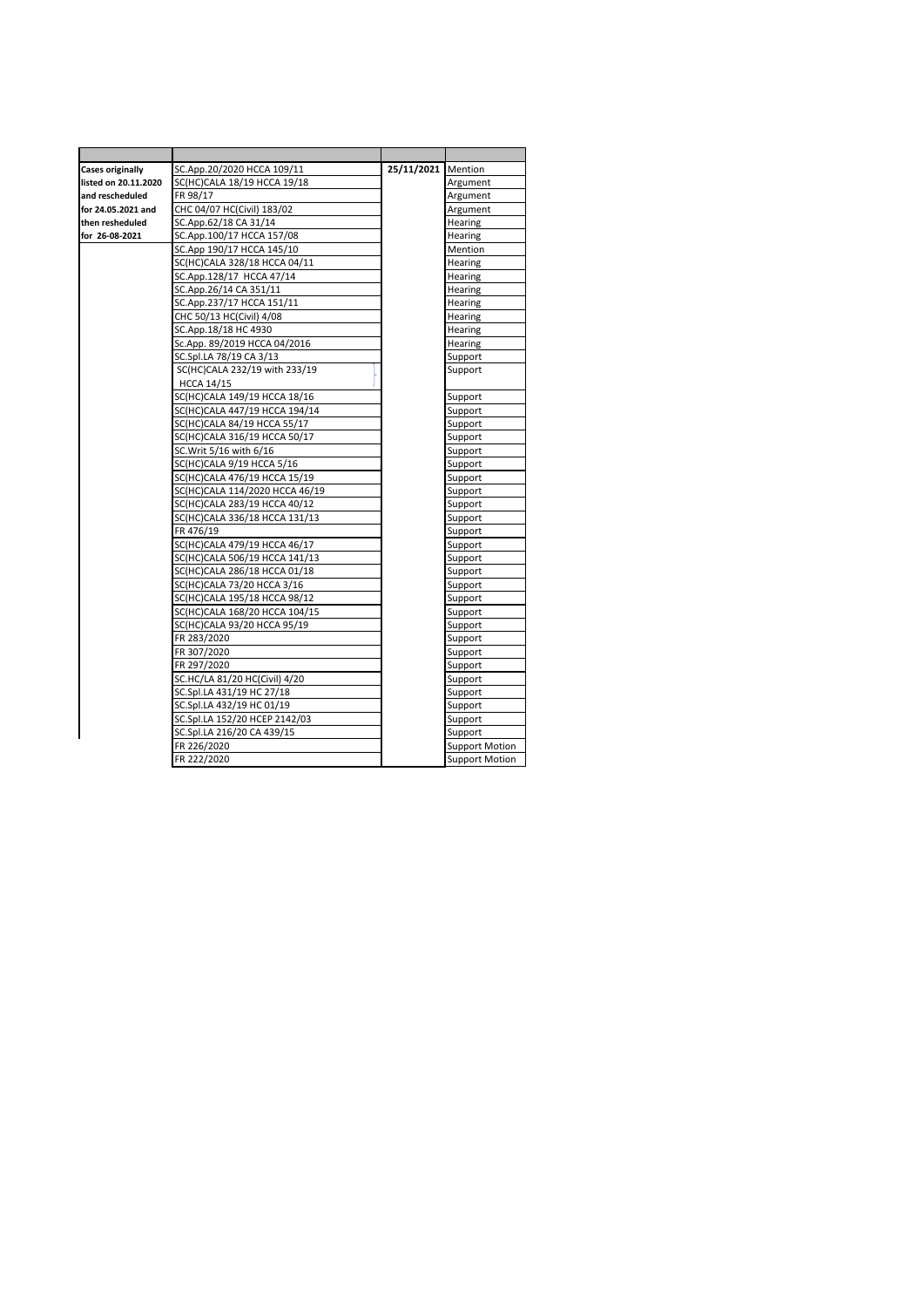| <b>Cases originally</b> | FR 97/16                               | 29/11/2021 Mention |               |
|-------------------------|----------------------------------------|--------------------|---------------|
| listed on 23.11.2020    | SC.App.145/18 HCCA 1133/17             |                    | Argument      |
| and rescheduled         | SC.App.91/19 HC 241/14                 |                    | Argument      |
| for 25.05.2021 and      | CHC 64/14 HC 542/2009                  |                    | Argument      |
| then resheduled         | SC.App 154/12 CA 564/96                |                    | Argument      |
| for 27-08-2021          | FR 97/2016                             |                    | Argument      |
|                         | SC.App.168/18 CA 71-72/16              |                    |               |
|                         | FR 343/19                              |                    | Argument      |
|                         | FR 306/13                              |                    | Hearing       |
|                         | SC.App.153/13 HCCA 1/05                |                    | Mention       |
|                         | SC.App.93/19 HC 10/14                  |                    | Hearing       |
|                         | FR 394/07                              |                    | Mention       |
|                         | SC.App.69/16 HCCA 614/14               |                    | Hearing       |
|                         | SC.App.216/16 with 217/16 HCCA 146/13, |                    |               |
|                         | 147/13                                 |                    | Hearing       |
|                         | FR 327/18                              |                    | Support       |
|                         | SC.Spl.LA 306/18 CA 275/16             |                    | Support       |
|                         | SC(HC)CALA 57/19 HCCA 07/18            |                    | Support       |
|                         | SC(HC)CALA 410/19 HCCA 22/17           |                    | Support       |
|                         | SC.Spl.LA 23/20 CA 26/11               |                    | Support       |
|                         | SC.Spl.LA 370/19 CA 1157/2000          |                    | Support       |
|                         | SC(HC)CALA 535/17 HCCA 150/15          |                    | Support       |
|                         | FR 89/19                               |                    | Support       |
|                         | SC.Spl.LA 52/20 CA 109/14              |                    | Support       |
|                         | SC.Spl.LA 8/20 with 6/20 CA703/09      |                    | Support       |
|                         | SC.Spl.LA 24/20 CA 330/19              |                    | Support       |
|                         | SC.HC/LA 31/20 HC(Civil) 139/19        |                    | Support       |
|                         | SC(HC)CALA 77/20 HCCA 103/12           |                    | Support       |
|                         | SC(HC)CALA 83/19 HC(Civil) 955/18      |                    | Support       |
|                         | FR 214/20                              |                    | Support       |
|                         | FR 439/19                              |                    | Support       |
|                         | FR 119/20,120/20,121/20 & 93/20 ***    |                    | Support       |
|                         | SC(HC)CALA 272/20 HCCA 144/15          |                    | Mention       |
|                         | SC(HC)CALA 52/20 HCCA 114/12           |                    | Support       |
|                         | SC(HC)CALA 524/2017 HCCA 291/2017      |                    | Support       |
|                         | FR 93/2020 ***                         |                    | To be Resumed |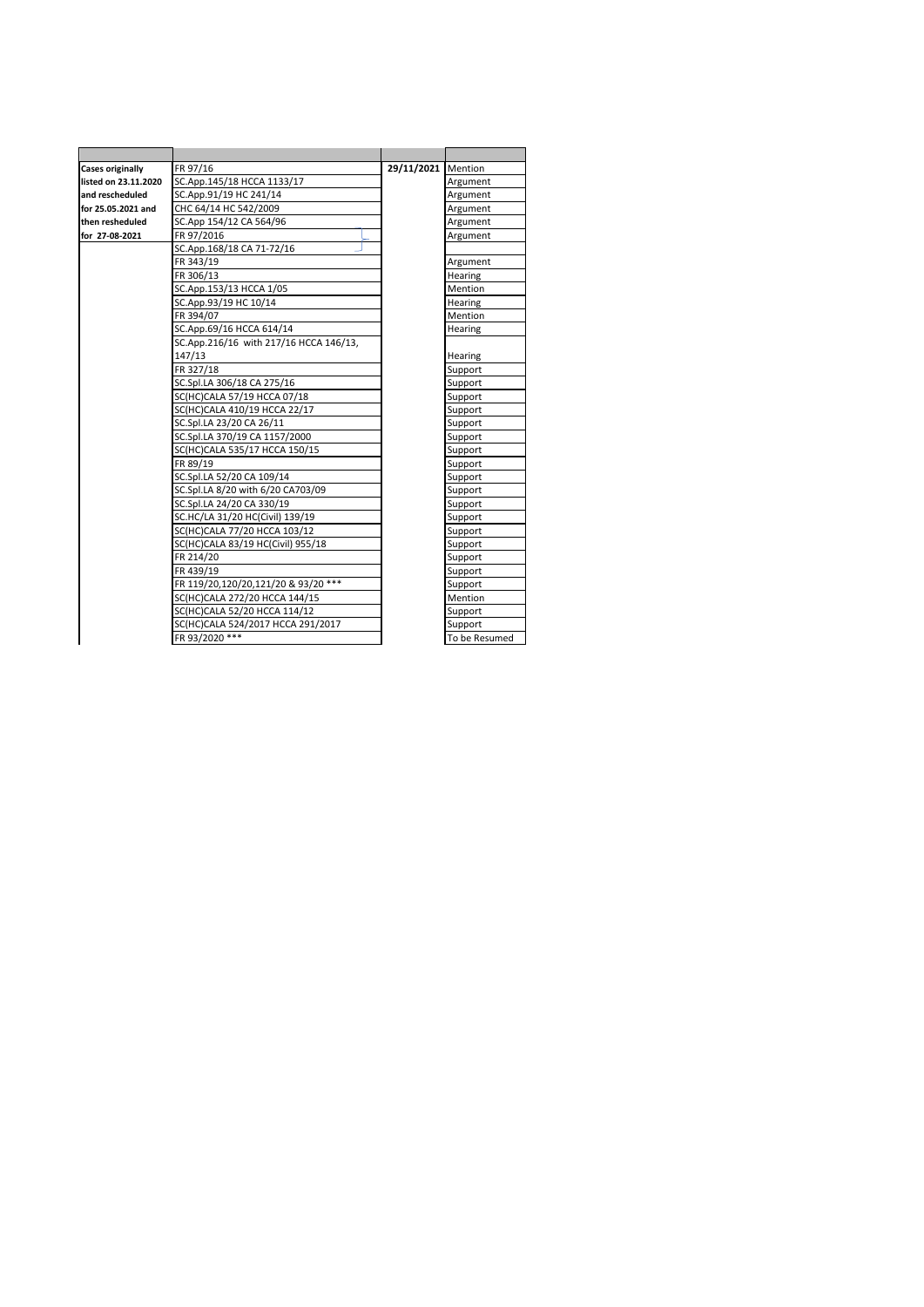| <b>Cases originally</b> | FR 364/14                              | 30/11/2021 Argument |               |
|-------------------------|----------------------------------------|---------------------|---------------|
| listed on 24.11.2020    | SC.App.104/19 with 105/19              |                     | Argument      |
| and rescheduled         | HC 563/17, HC 562/17                   |                     |               |
| for 28.05.2021 and      | CHC 66/14 HC 597/10                    |                     | Argument      |
| then resheduled         | SC.App.116/19 &116A/19 HCCA 174/10     |                     | Argument      |
| for 30-08-2021          | SC.Spl.LA 189/18 CA 294-296/15         |                     | Argument      |
|                         | CHC 32/13 HC(Civil) 58/08              |                     | Argument      |
|                         | SC.App 112/19 HCCA 240/14              |                     | Mention       |
|                         | SC.App 19/17 HCCA 51/11                |                     | Argument      |
|                         | SC.App 86/17 HCCA 8/14                 |                     | Argument      |
|                         | FR 174/16 with 432/16                  |                     | Hearing       |
|                         | FR 113/18                              |                     | Hearing       |
|                         | CHC 1/14 HC(Civil) 253/07              |                     | Hearing       |
|                         | SC(HC)CALA 275/18 HCCA 65/15           |                     | Hearing       |
|                         | SC.App 14/18 HCCA 37/14                |                     | Hearing       |
|                         | SC.App.118/16 HCCA 394/05              |                     | Hearing       |
|                         | CHC 38/06 HC(Civil) 36/96              |                     | Hearing       |
|                         | FR 193/2020                            |                     | Support       |
|                         | SC(HC)CALA 99/19 HCCA 99/14            |                     | Support       |
|                         | FR 407/17                              |                     | Support       |
|                         | SC.Spl.LA 255/19 HCCA 1271/2000        |                     | Mention       |
|                         | SC.Spl.LA 180/19 HC 01/15              |                     | Support       |
|                         | SC(HC)CALA 311/19 HCCA 113/15          |                     | Support       |
|                         | SC.Spl.LA 164/14 CA 32/99              |                     | Support       |
|                         | SC.Spl.LA 399/18 CA 09/16              |                     | Support       |
|                         | SC(HC)CALA 84/20 HCCA 18/17            |                     | Support       |
|                         | SC(HC)CALA 376/19 HCCA 31/17           |                     | Support       |
|                         | SC(HC)CALA 174/19 HCCA 48/19           |                     | Support       |
|                         | FR 371/19                              |                     | Support       |
|                         | SC(HC)CALA 115/20 HCCA 101/19          |                     | Support       |
|                         | SC.Spl.LA 101/19 CA 16/14              |                     | Support       |
|                         | SC(HC)CALA 150/20 HCCA 132/14          |                     | Support       |
|                         | SC(HC)CALA 419/18 HCCA 80/17           |                     | Support       |
|                         | SC.Spl.LA 92/20 CA 07/18               |                     | Support       |
|                         | SC(HC)CALA 138/16 HCCA 374/02          |                     | Support       |
|                         | SC(HC)CALA 184/16 HCCA 96/14           |                     | Support       |
|                         | SC(HC)CALA 269/20 HCCA 24/18           |                     | Support       |
|                         | SC.Spl.LA 58/20 CA 35/14               |                     | Support       |
|                         | SC.HC/LA 86/20 HC(Civil) 632/15        |                     | Support       |
|                         | SC(HC)CALA 501,502 & 494/1 HCCA 349/06 |                     | Support       |
|                         | SC(HC)CALA 403/18 HCCA 129/15          |                     | To be Resumed |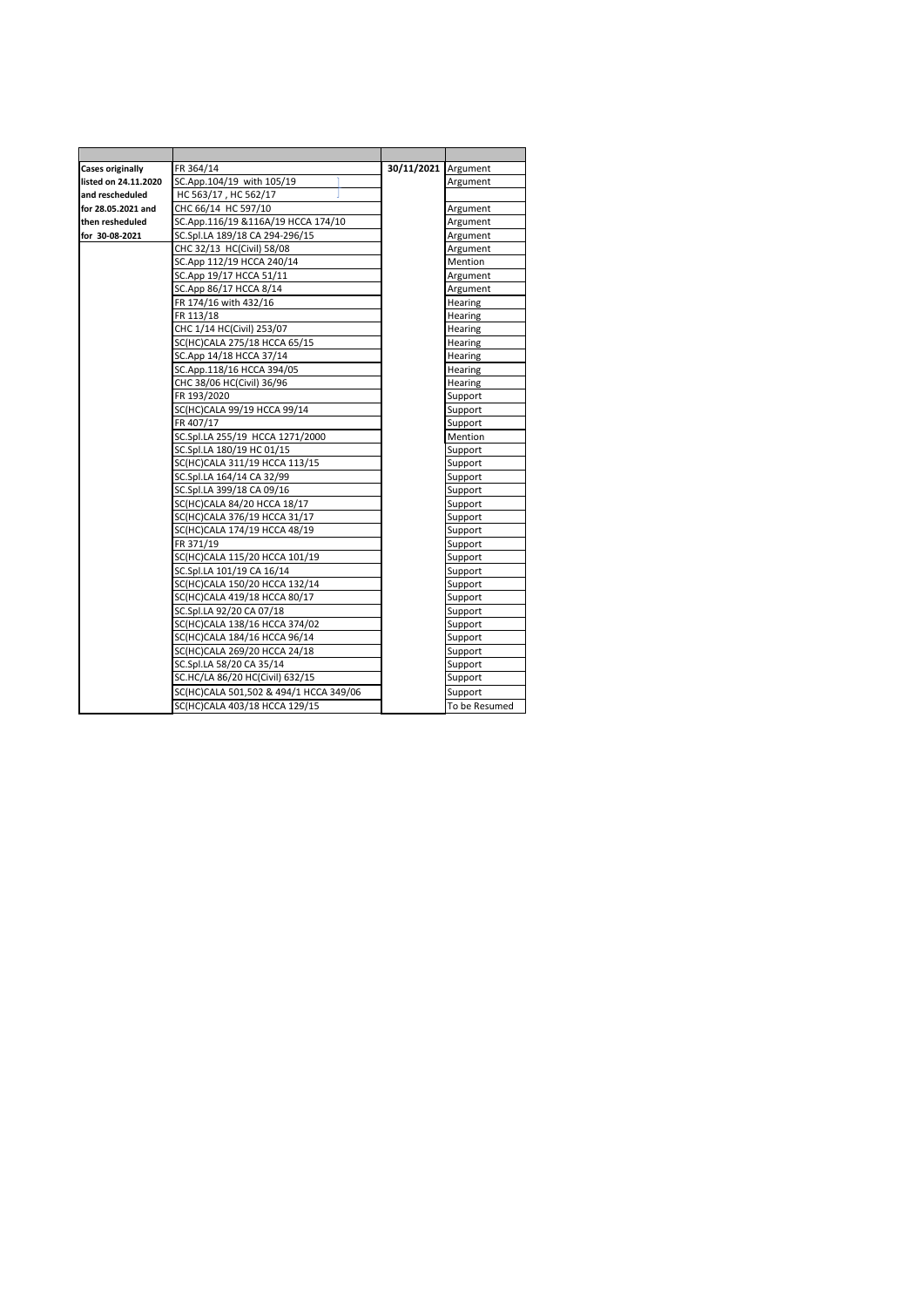| <b>Cases originally</b> |                                     |                          |
|-------------------------|-------------------------------------|--------------------------|
| listed on 24.11.2020    | FR 348/13                           | 01/12/2021 To be Resumed |
| and rescheduled         |                                     |                          |
| for 28.05.2021 and      |                                     |                          |
| then resheduled         |                                     |                          |
| for 31-08-2021          |                                     |                          |
| <b>Cases originally</b> | CHC 67/14 HC 24/06                  | Argument                 |
| listed on 25.11.2020    | CHC 68/14 HC 29/2008                | Argument                 |
| and rescheduled         | CHC 73/14 HC 20/07                  | Argument                 |
| for 31.05.2021 and      | Sc.App.59/18 HCCA 41/13             | Argument                 |
| then resheduled         | SC.App.108/16 with 109/16 CA 403/13 | Argument                 |
| for 31-08-2021          | SC.App.67/16 HCCA 286/09            | Argument                 |
|                         | SC.App/115/17 Hc 103/13             | Argument                 |
|                         | SC.App.57/18 HCCA 394/07,394A/07    | Argument                 |
|                         | SC.App.44/19 HCCA 65/17             | Argument                 |
|                         | SC.App.57/2018 HCCA 394/07,394A/07  | Argument                 |
|                         | SC.App.124/15 HCCA 01/11            | Hearing                  |
|                         | SC.App.203/17 with 204/17           |                          |
|                         | HCCA 405/14,404/17                  | Hearing                  |
|                         | SC.App 96/13 HCCA 09/10             | Hearing                  |
|                         | FR 70/2009                          | Hearing                  |
|                         | SC.App 9/17 HCCA 16/14              | Hearing                  |
|                         | SC.App.198/18 HC 08/13              | Hearing                  |
|                         | SC.App.223/14 HCCA 3/05             | Mention                  |
|                         | SC(HC)CALA 218/19 HCCA 53/15        | Support                  |
|                         | SC(HC)CALA 66/19 HCCA 04/16         | Support                  |
|                         | SC(HC)CALA 87/20 with 88/20         |                          |
|                         | HCCA 239/18,238/18                  | Support                  |
|                         | SC(HC)CALA 5/2020 HCCA 12/15        | Support                  |
|                         | SC(HC)CALA 130/20 HCCA 64/17        | Support                  |
|                         | SC(HC)CALA 491/19 HCCA 48/17        | Support                  |
|                         | FR 307/19                           | Support                  |
|                         | SC.Spl.LA 301/18 CA908/2000         | Support                  |
|                         | SC(HC)CALA 142/20 HCCA 01/18        | Support                  |
|                         | FR 186/2020                         | Support                  |
|                         | SC.Spl.LA 326/19 HCCA 250/15        | Support                  |
|                         | FR 350/18                           | Support                  |
|                         | SC(HC)CALA 205/19 HCCA 15/18        | Support                  |
|                         | SC(HC)CALA 488/19 HCCA 83/13        | Mention                  |
|                         | SC(HC)CALA 190/20 HCCA 20/17        | Support                  |
|                         | SC(HC)CALA 452/19 HCCA 167/14       | Support                  |
|                         | FR 215/2020                         | Support                  |
|                         | SC(HC)CALA 19/19 HCCA 62/16         | Support                  |
|                         | SC.Spl.LA 186/20 HC 4/19            | Support                  |
|                         | SC(HC)CALA 143/20 HCCA 57/19        | Support                  |
|                         | SC.Spl.LA 168/20 CA 357/15          | Support                  |
|                         | SC(HC)CALA 12/2020 HCCA 03/2019     | Support                  |
|                         | SC(HC)CALA 142/2020 HCCA 01/2018    | Support                  |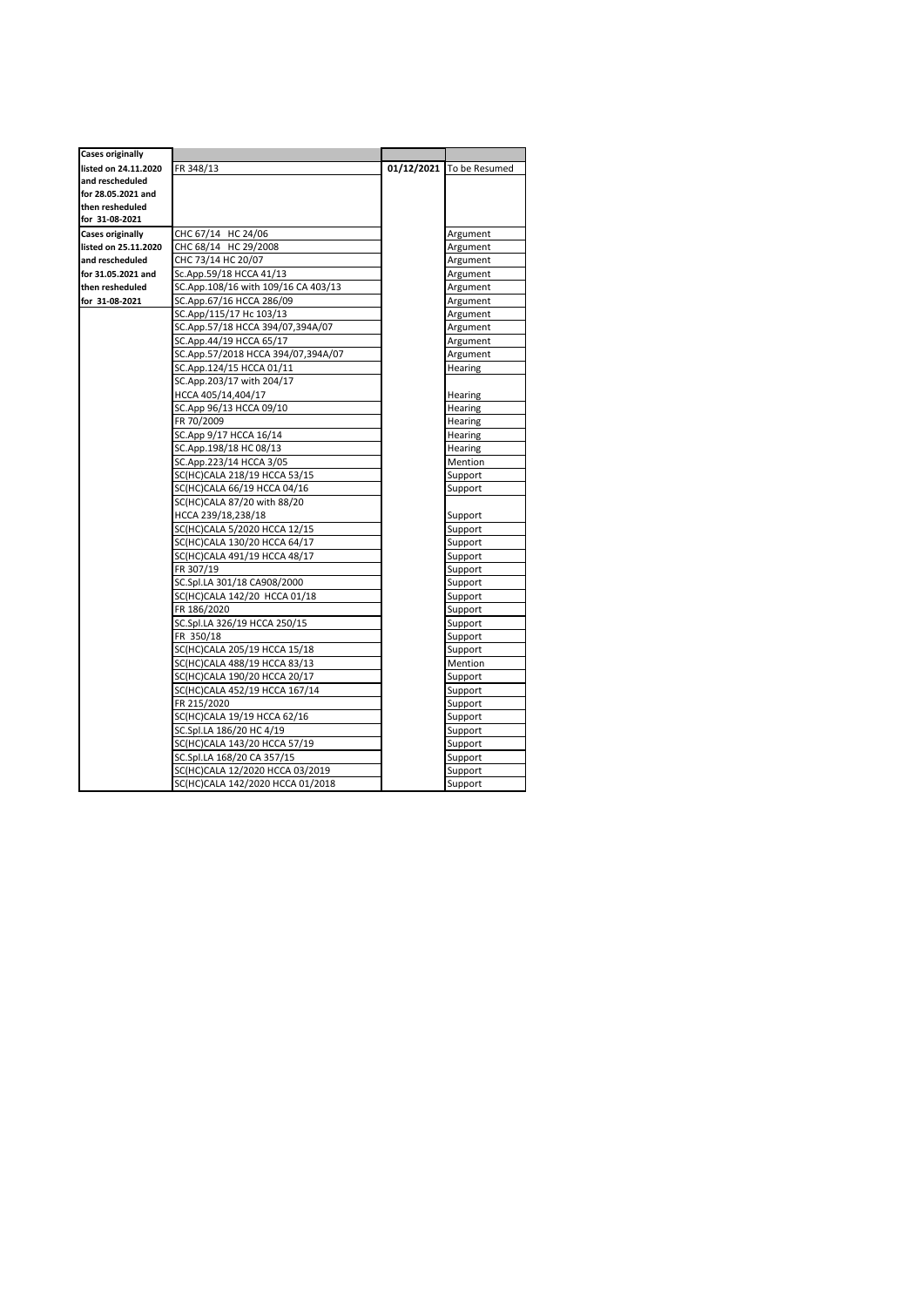| <b>Cases originally</b> |                                          |                          |
|-------------------------|------------------------------------------|--------------------------|
| listed on 25.11.2020    | SC(HC)CALA 505/19 HCCA 50/14             | 02/12/2021 To be Resumed |
| and rescheduled         |                                          |                          |
| for 31.05.2021 and      |                                          |                          |
| then resheduled         |                                          |                          |
| for 01-09-2021          |                                          |                          |
| <b>Cases originally</b> | FR 695/12                                | Argument                 |
| listed on 26.11.2020    | SC.App.85/13 CA 469/98                   | Argument                 |
| and rescheduled         | SC.App.146/17 HCCA 90/10                 | Argument                 |
| for 01.06.2021 and      | FR 186/19                                | Argument                 |
|                         | SC.App. 62/17 with 63/17 & 64/17         |                          |
| then resheduled         | HC 92/16, 93/16 & 94/16                  | Argument                 |
| for 01-09-2021          | FR 181/18                                | Argument                 |
|                         | SC.App.91/17 HC 483/05                   | Argument                 |
|                         | SC.App.151/19 CA 243/04                  | Argument                 |
|                         | SC.App.172/17 HCCA 01/14                 | Sup.for sub.             |
|                         | SC(HC)CALA 382/19 HCCA 18/17             | Support                  |
|                         | SC.HL/LA 34/2020 CHC 68/16               | Support                  |
|                         | SC(HC)CALA 426/19 HCCA 90/17             | Support                  |
|                         | FR 416/18                                | Support                  |
|                         | SC(HC)CALA 249/18 HCCA 64/13             | Support                  |
|                         | SC(HC)CALA 244/18 HC 44/17               | Support                  |
|                         | FR 384/19                                | Support                  |
| <b>Cases originally</b> | SC.Spl.LA 199/19 HC 15/18                | Hearing                  |
| listed on 26.11.2020    | SC.App.8/20 HCCA 33/16                   | Hearing                  |
| and rescheduled         | SC.App.42/15with 46/15 HC 54/12,55/12    | Hearing                  |
| for 01.06.2021 and      | SC(HC)CALA 6/19 HCCA 193/13              | Hearing                  |
| then resheduled         | SC.App.72/14 CA 27/12                    | Hearing                  |
| for 02-09-2021          | SC.App.19/20 HCCA 193/13                 | Hearing                  |
|                         | SC.App 210/17 HC 15/12                   | Hearing                  |
|                         | FR 156/2019                              | Hearing                  |
|                         | FR 134/2020                              | Support                  |
|                         | SC.Spl.LA 67/18,68/17&69/18              |                          |
|                         | CA 21/13,48/13&70/18                     | Support                  |
|                         | FR 196/20 with 197/20                    | Support                  |
|                         | SC.Spl.LA 3/2020 CA 43/16                | Support                  |
|                         | SC.Spl.LA 454/18 CA 290/06               | Support                  |
|                         | Sc.HC/LA 36/19 HC(Civil) 28/18           | Support                  |
|                         | SC(HC)CALA 82/2020 HCALT 39/19           | Support                  |
|                         | SC(HC)CALA 201/2020 HCCA 90/18           | Support                  |
|                         | SC(HC)CALA 137/20 HCCA 23/19             | Support                  |
|                         | SC.Spl.LA 151/20 CA 116/14               | Support                  |
|                         | SC(HC)CALA 210/20 HCCA 157/17            | Support                  |
|                         | SC.Spl.LA 124/20 CA 311/19               | Support                  |
|                         | SC(HC)CALA 100/15 HC 879/11              | Support                  |
|                         | SC(HC)CALA 240/20 HCCA 55/17             | Support                  |
|                         | SC.Spl.LA 175/20 CA 251/17               | Support                  |
|                         | SC(HC)CALA 255/20 HCCA 11/15             | Support                  |
|                         | SC(HC)CALA 222/19 HCCA 78/16             | Support                  |
|                         | SC.Spl.LA.192/20 CA 859/98               | Support                  |
|                         | FR203/20, 204/20, 209/20, 210/20, 211/20 |                          |
|                         | &212/20                                  | Support                  |
|                         | SC.Spl.LA 94/2020 CA 470/2020            | Support                  |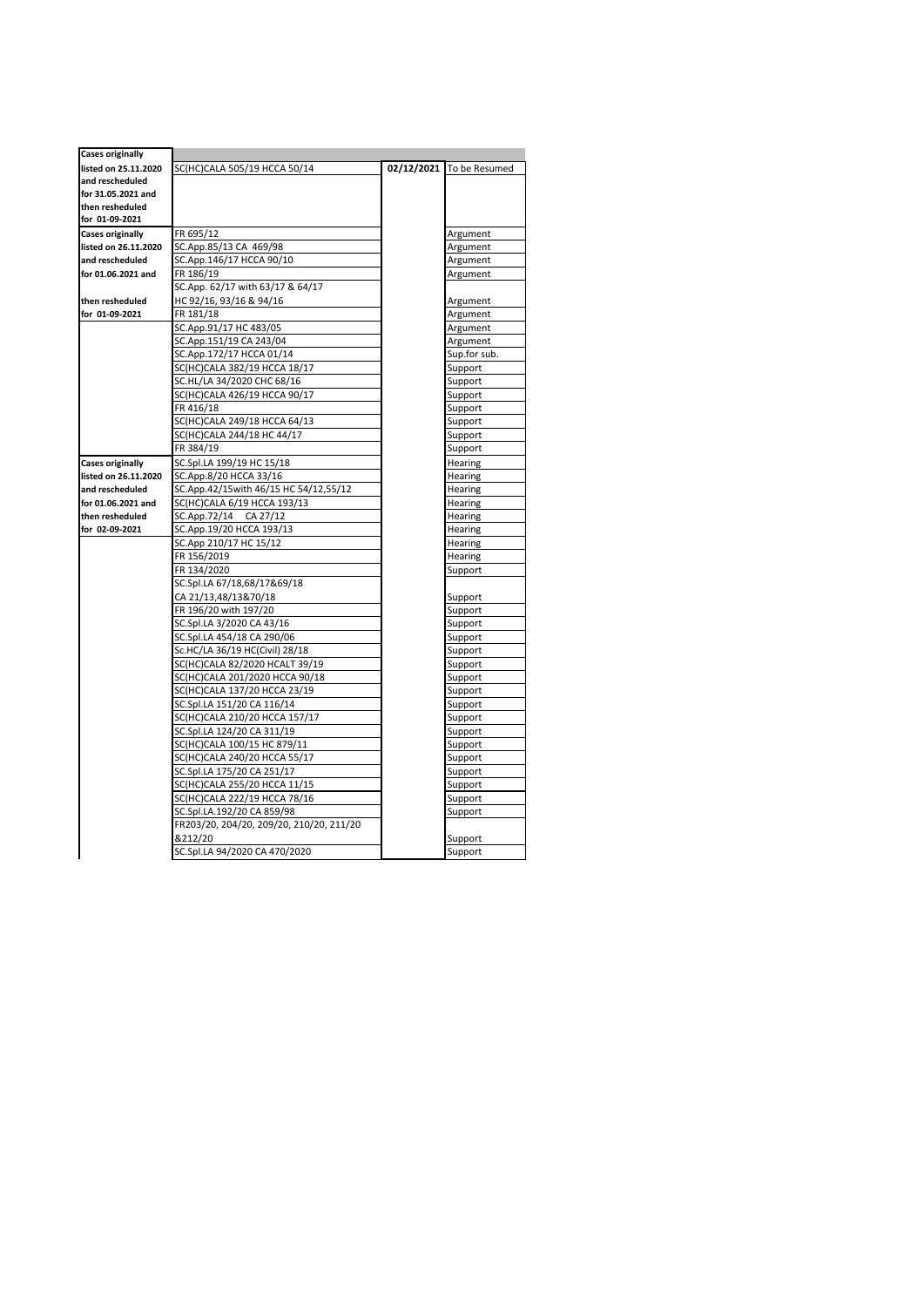| <b>Cases originally</b> | SC(HC)CALA 93/18 HCCA 50/15               | 03/12/2021 Argument |          |
|-------------------------|-------------------------------------------|---------------------|----------|
| listed on 27.11.2020    | SC.App.132/18 HC 25/16                    |                     | Argument |
| and rescheduled         | FR 338/17                                 |                     | Argument |
| for 02.06.2021 and      | SC(HC)CALA 399/18 HCCA 101/14             |                     | Argument |
| then resheduled         | SC.App 138/18 HCCA 160/14                 |                     | Argument |
| for 03-09-2021          | SC.App.109/19 CA 890/96                   |                     | Argument |
|                         | FR 6/18                                   |                     | Argument |
|                         | FR 47/14                                  |                     | Argument |
|                         | SC.App.86/20 with 85/20 HCCA 36/19, 35/19 |                     | Argument |
|                         | SC.App.236/14 HCCA 59/09                  |                     | Hearing  |
|                         | SC(HC)CALA 306/18 HCCA 12/12              |                     | Hearing  |
|                         | SC(HC)CALA 162/19 HCCA 9/11               |                     | Hearing  |
|                         | SC.App.97/14 HCCA 112/09                  |                     | Hearing  |
|                         | SC.App.190/15 HCCA 94/09                  |                     | Hearing  |
|                         | <b>SC.MISC 4/14</b>                       |                     | Hearing  |
|                         | SC.REV. 10/16                             |                     | Hearing  |
|                         | SC.Rule 3/2019                            |                     | Inquiry  |
|                         | SC(HC)CALA 193/19 HCCA 179/09             |                     | Mention  |
|                         | SC.Spl.LA 62/2020 CA 157/18               |                     | Support  |
|                         | SC(HC)CALA 135/2020 HCCA 210/15           |                     | Support  |
|                         | SC.Spl.LA 402/19 CA 85/15                 |                     | Support  |
|                         | SC.Spl.LA 447/19 HCCA 821/96              |                     | Support  |
|                         | SC(HC)CALA 246/19 HCCA 114/17             |                     | Support  |
|                         | SC(HC)CALA 139/20 HCCA 77/18              |                     | Support  |
|                         | SC(HC)CALA 451/19 HCCA 64/17              |                     | Support  |
|                         | SC.Spl.LA 119/2020 CA 198/-199/13         |                     | Support  |
|                         | SC(HC)CALA 165/20 HCCA 153/14             |                     | Support  |
|                         | FR 29/2020                                |                     | Support  |
|                         | SC(HC)CALA 224/18 HCCA 70/13              |                     | Support  |
|                         | SC(HC)CALA 140/20 HCCA 17/19              |                     | Support  |
|                         | SC(HC)CALA 3/2020 HCCA 69/18              |                     | Support  |
|                         | SC(HC)CALA 196/18 HCCA 389/16             |                     | Support  |
|                         | SC.HC/LA 91/19 HC 72/19                   |                     | Support  |
|                         | SC(HC)CALA 104/20 HC 75/17                |                     | Support  |
|                         | SC.Spl.LA 142/2020 CA 409/17              |                     | Support  |
|                         | SC(HC)CALA 128/19 HCCA 14/18              |                     | Support  |
|                         | SC(HC)CALA 188/20 HCCA 159/19             |                     | Support  |
|                         | SC.HC/LA 27/2020 HC 51/17                 |                     | Support  |
|                         | FR 252/2020                               |                     | Support  |
|                         | SC(HC)CALA 202/20 HCCA 198/16             |                     | Support  |
|                         | SC.Spl.LA 180/20 CA 23/14                 |                     | Support  |
|                         | SC.Spl.LA 188/20 CA 402/17                |                     | Support  |
|                         | SC(HC)CALA 263/20 HCCA 182/14             |                     | Support  |
|                         | FR 280/20                                 |                     | Support  |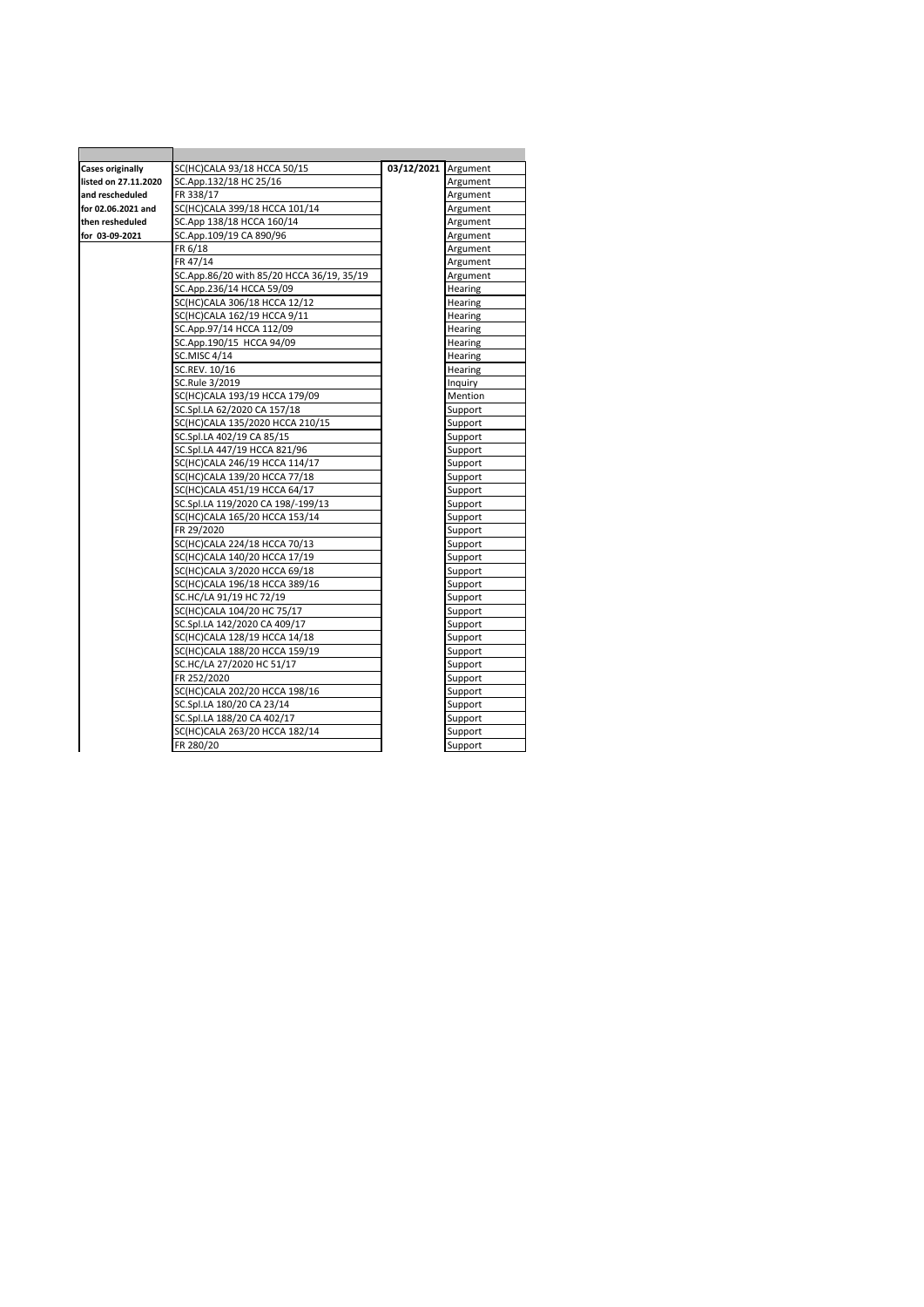| <b>Cases originally</b> | SC(HC)CALA 97/16 HCCA 1494/14            | 07/12/2021 Argument |             |
|-------------------------|------------------------------------------|---------------------|-------------|
| listed on 30.11.2020    | SC.App 08/18 HCCA 312/10                 |                     | Argument    |
|                         |                                          |                     |             |
| and rescheduled         | SC.App.60/15 with 58/15 HCCA 10/03,09/03 |                     | Argument    |
| for 03.06.2021 and      | SC.App.01/18 HCCA 104/06                 |                     | Argument    |
| then resheduled         |                                          |                     |             |
| for 06-09-2021          | FR 87/18                                 |                     | Argument    |
|                         | SC.App 171/12 CA 38/11                   |                     | Argument    |
|                         | SC.App130/14 CA 282/18                   |                     | Hearing     |
|                         | SC.App.99/16 HC.LA13/14                  |                     | Hearing     |
|                         | SC.App.48/14 HCCA 65/11                  |                     | Hearing     |
|                         | SC.App 10/17 HCCA 28/12                  |                     | Hearing     |
|                         | SC.App 126/13 HCCA 168/07                |                     | Hearing     |
|                         | SC.App.181/17 HC 37/12                   |                     | Hearing     |
|                         | SC.App.51/12 HCCA 62/02                  |                     | Hearing     |
|                         | SC.App.20/12 CA 1135/93                  |                     | Sup.for Sub |
|                         | SC.Spl.LA 35/2020 CA 178/19              |                     | Support     |
|                         | FR 270/18                                |                     | Support     |
|                         | FR 172/19 & 250/19                       |                     | Support     |
|                         | SC(HC)CALA 83/19 HCCA 19/17              |                     | Support     |
|                         | SC(HC)CALA 42/20 HCCA 18/19              |                     | Support     |
|                         | SC.Spl.LA 41/20 CA 226-227/12            |                     | Support     |
|                         | SC.Spl.LA 42/20 CA 226-227/12            |                     | Support     |
|                         | SC.Spl.LA 43/20 CA 226-227/12            |                     | Support     |
|                         | SC.Spl.LA 205/16 CA 149/09               |                     | Support     |
|                         | SC.Spl.LA 373/19 CA 68/14                |                     | Support     |
|                         | SC(HC)CALA 21/13 HCCA 117/08             |                     | Support     |
|                         | SC(HC)CALA 142/18 HCCA 113/05            |                     | Support     |
|                         | SC(HC)CALA 315/19 HCCA 133/18            |                     | Support     |
|                         | SC.HC/LA 5/19 with 7/19 & 6/19 HC 612/17 |                     | Support     |
|                         | SC.Spl.LA 417/19 HC 5395                 |                     | Support     |
|                         | SC.Spl.LA 65/20 CA 94/12                 |                     | Support     |
|                         | SC.Spl.LA 278/18 CA 230/01               |                     | Support     |
|                         | SC.Spl.LA 290/19 HCRA 2/12               |                     | Support     |
|                         | SC.Spl.LA 68/2020 CA 71/2009             |                     | Support     |
|                         | SC.Spl.LA 28/20 CA 367/17                |                     | Support     |
|                         | SC(HC)CALA 218/20 HCCA 133/18            |                     | Support     |
|                         | SC.Spl.LA 404/18 CA 98/07                |                     | Support     |
|                         | SC.Spl.LA 165/20 CA 63/20                |                     | Support     |
|                         | FR 355/19                                |                     | Support     |
|                         | SC.HC/LA 31/20 HC 24/2014                |                     | Support     |
|                         | SC.HC/LA 74/20 HC 92/18                  |                     | Support     |
|                         |                                          |                     |             |
|                         | SC.App.173/16 HCCA 41/11                 | 18/10/2021 Argument |             |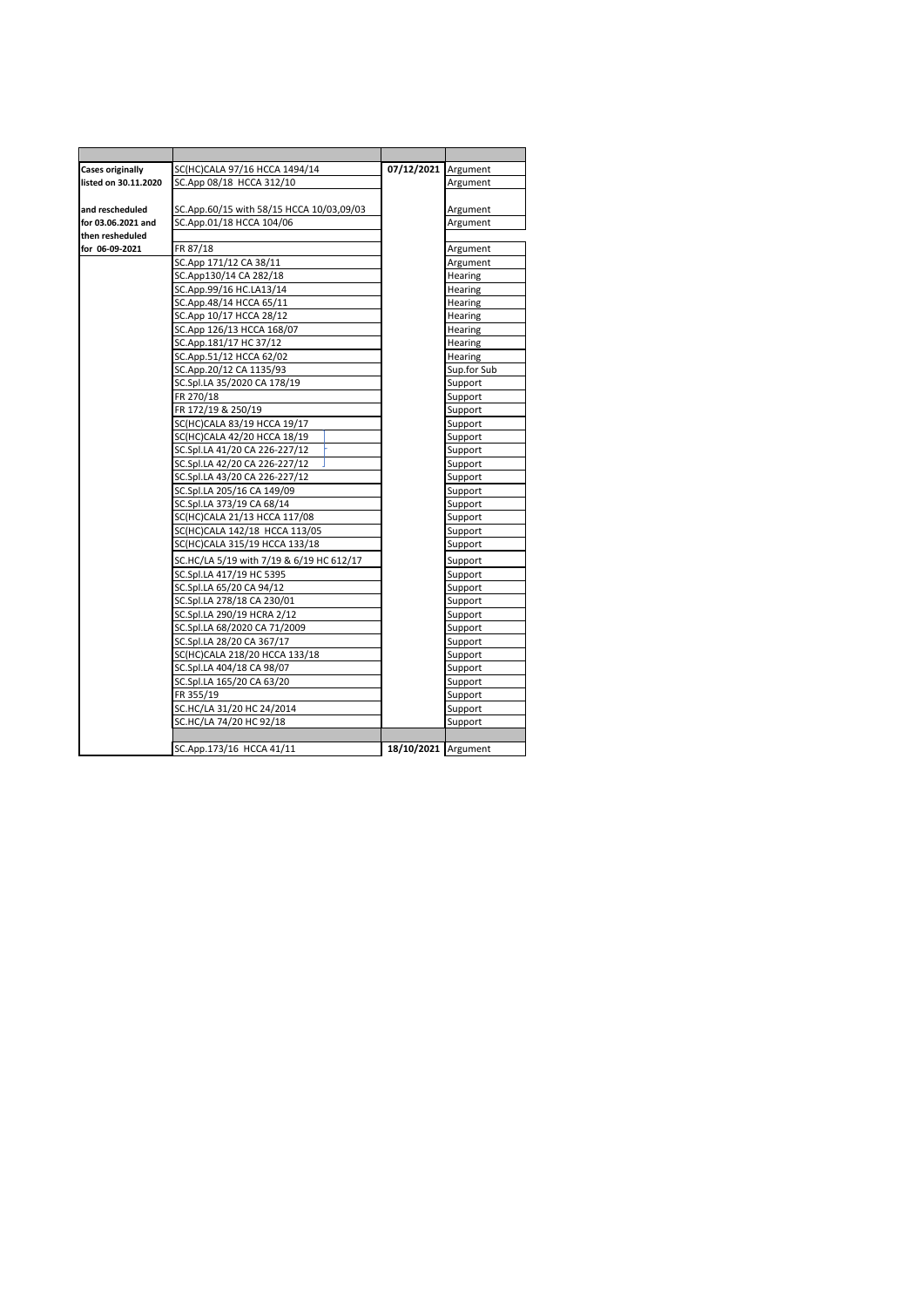| <b>Cases originally</b> | FR 320/16                                 | 08/12/2021 | Argument |
|-------------------------|-------------------------------------------|------------|----------|
| listed on 01.12.2020    | SC(HC)CALA 387/18 HCCA 08/11              |            | Argument |
| and rescheduled         | CHC 49/12 HC(Civil) 206/08                |            | Argument |
| for 04.06.2021 and      | FR 284/17                                 |            | Argument |
| then resheduled         | SC.App 21/14 HCCA 177/02                  |            | Argument |
| for 07-09-2021          | FR 33/12***                               |            | Argument |
|                         | SC.App.68/18 HCCA 1073/99                 |            | Hearing  |
|                         | FR 139/19                                 |            | Hearing  |
|                         | SC.App 146/19 CHC 26/16                   |            | Hearing  |
|                         | SC.App 17/18 HCCA 3/12                    |            | Hearing  |
|                         | SC.App.58/18 HCCA 63/13                   |            | Hearing  |
|                         | SC.App 69/18 CA 18/15                     |            | Hearing  |
|                         | SC.App 86/09 CA 1496/06                   |            | Hearing  |
|                         | FR 626/12                                 |            | Hearing  |
|                         | SC.Spl.LA 363/18 CA 171/2000              |            | Inquiry  |
|                         | SC.HC/LA 19/20 HC(Civil) 46/19            |            | Support  |
|                         | SC(HC)CALA 361/18 HCCA 1175/17            |            | Support  |
|                         | SC(HC)CALA 310/18 HCCA 117/14             |            | Support  |
|                         | FR 146/2020                               |            | Support  |
|                         | FR 279/18                                 |            | Support  |
|                         | FR 239/20                                 |            | Support  |
|                         | FR 359/15                                 |            | Support  |
|                         | SC.HC/LA 70/20 HC(Civil) 252/18           |            | Support  |
|                         | SC(HC)CALA 31/20 HCCA 80/18               |            | Support  |
|                         | SC.HC/LA 49/20 CHC 55/20                  |            | Support  |
|                         | FR 147/2020                               |            | Support  |
|                         | SC.Spl.LA 91/20 CA 234/17                 |            | Support  |
|                         | FR 231/19, 233/19, 234/19-236/19, 187/19, |            |          |
|                         | 208/19, 210/19, 212/19, 213/19 & 214/19   |            | Support  |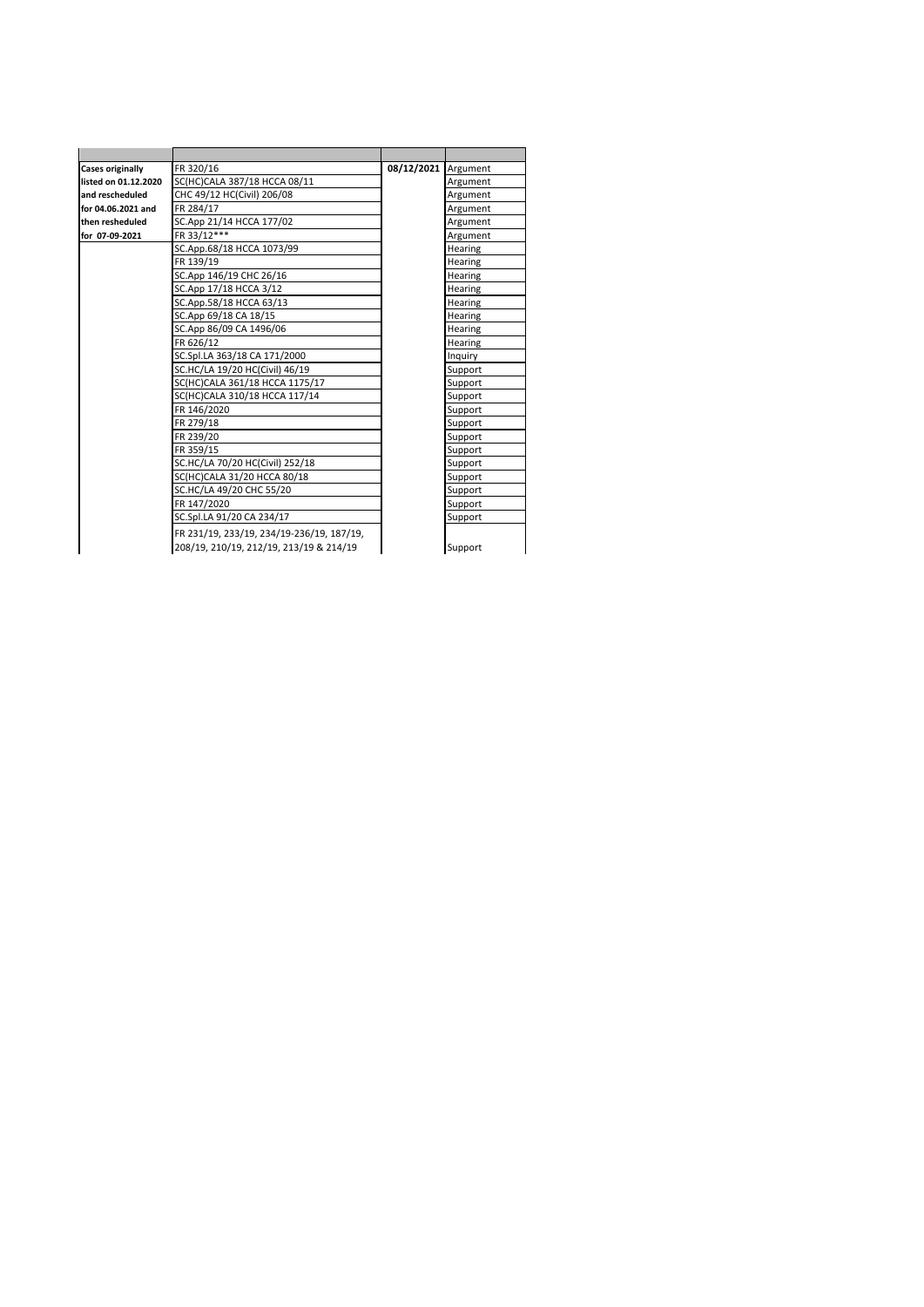| <b>Cases originally</b> | SC.App. 24/16 HCCA 80/17      | 09/12/2021 Argument |          |
|-------------------------|-------------------------------|---------------------|----------|
| listed on 02.12.2020    | SC(HC)CALA 236/19 HC 120/16   |                     | Argument |
| and rescheduled         | SC(HC)CALA 160/19 HCCA 14/18  |                     | Argument |
| for 07.06.2021 and      | FR 626/10                     |                     | Argument |
| then resheduled         | SC.App 71/18 HCCA 20/12       |                     | Argument |
| for 08-09-2021          | SC.App 173/17 HC 172/06       |                     | Argument |
|                         | <b>SC.MISC 2/16</b>           |                     | Argument |
|                         | SC.App 6/10 HC 233/01         |                     | Argument |
|                         | SC.App 126/15 CA 137/98       |                     | Argument |
|                         | SC.Spl.LA 278/19 CA 1010/2000 |                     | Hearing  |
|                         | SC.App.98/19 HCCA 31/11       |                     | Hearing  |
|                         | FR 244/17                     |                     | Hearing  |
|                         | SC.App 132/14 CA 1284/2000    |                     | Hearing  |
|                         | SC.App.182/15 with 181/15     |                     | Hearing  |
|                         | SC.App 57/12 HCCA 55/02       |                     | Hearing  |
|                         | SC.App 15/16 HCCA 55/14       |                     | Hearing  |
|                         | FR 167/17                     |                     | Hearing  |
|                         | SC(HC)CALA 291/18 HCCA 17/15  |                     | Inquiry  |
|                         | SC.Spl.LA 51/20 CA 96/15      |                     | Support  |
|                         | SC(HC)CALA 128/20 HCCA 65/17  |                     | Support  |
|                         | SC(HC)CALA 485/19 HCCA 36/19  |                     | Support  |
|                         | SC(HC)CALA 87/19 HCCA 164/08  |                     | Support  |
|                         | SC.HC/LA 65/19 CHC 689/18     |                     | Support  |
|                         | SC(HC)CALA 28/19 HCCA 99/15   |                     | Support  |
|                         | SC(HC)CALA 37/20 HCCA 152/11  |                     | Support  |
|                         | SC(HC)CALA 317/19 HCCA 51/12  |                     | Support  |
|                         | SC.Spl.LA 86/20 HC 81/18      |                     | Support  |
|                         | SC(HC)CALA 181/20 HCCA 152/15 |                     | Support  |
|                         | FR 111/19 & 112/19            |                     | Support  |
|                         | FR 13/2020                    |                     | Support  |
|                         | FR 09/18                      |                     | Support  |
|                         | FR 238/2020                   |                     | Support  |
|                         | FR 245/20 & 246/2020          |                     | Support  |
|                         | FR 244/2020                   |                     | Support  |
|                         | FR 243/2020                   |                     | Support  |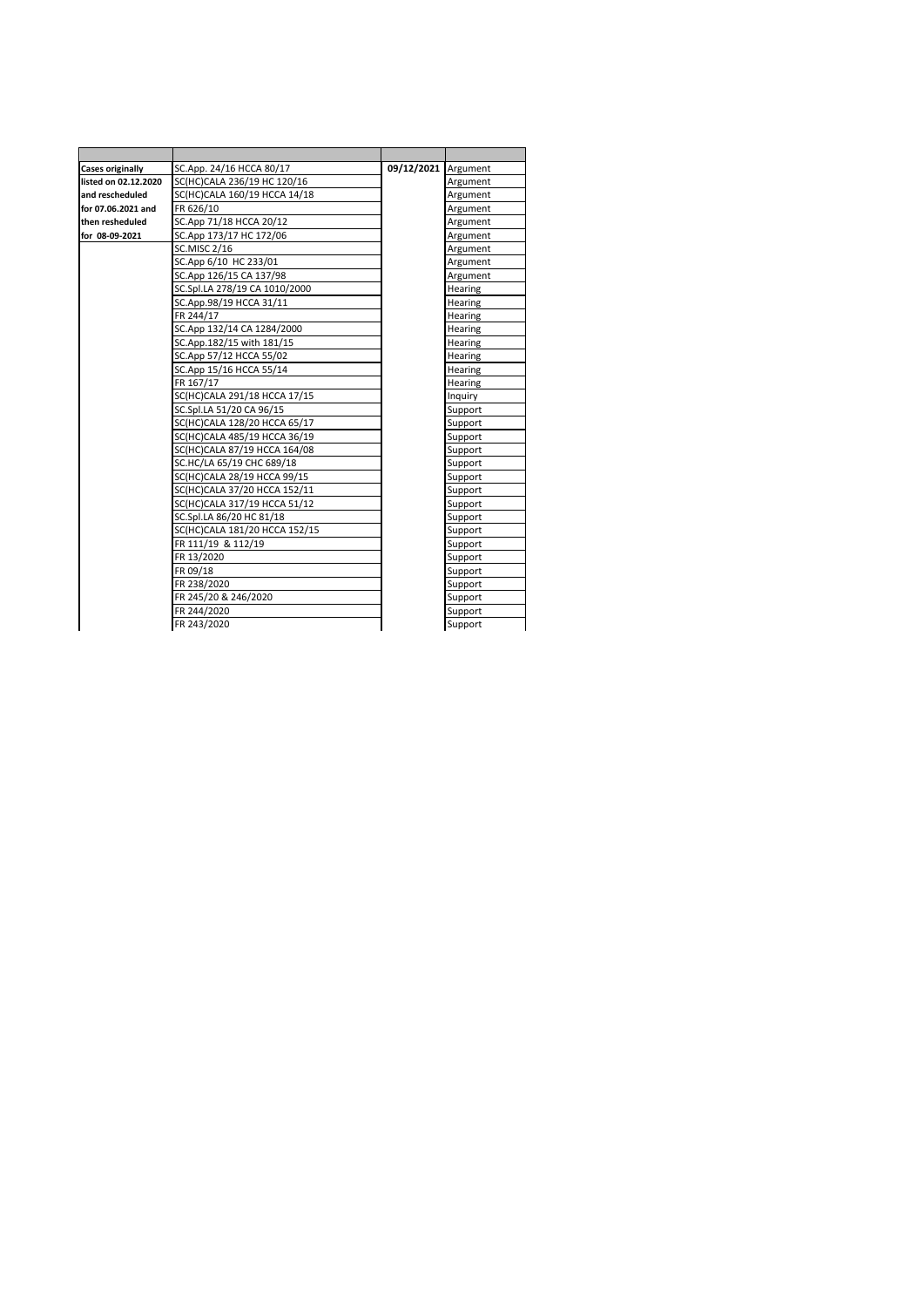| <b>Cases originally</b> | FR 179/15                              | 10/12/2021 Argument |              |
|-------------------------|----------------------------------------|---------------------|--------------|
| listed on 03.12.2020    | FR 180/15 with 199/15, 200/15 & 201/15 |                     | Argument     |
| and rescheduled         | SC(HC)CALA 395/18 HCCA 44/16           |                     | Argument     |
| for 08.06.2021 and      | SC.App 186/17 HCCA 48/13               |                     | Argument     |
| then resheduled         | SC.App.52/15 HC 66/02                  |                     | Argument     |
| for 09-09-2021          | SC.App.174/18 HCCA 54/08               |                     | Argument     |
|                         | CHC 38/13 HC(Civil) 569/19             |                     | Argument     |
|                         | FR 193/16 with 207/16                  |                     | Argument     |
|                         | SC.App 169/12 CA 270/11                |                     | Argument     |
|                         | FR 99/17                               |                     | Argument     |
|                         | SC.App194/14 HCCA 26/07                |                     | Argument     |
|                         | SC.App.216/14 CA 7/12                  |                     | For Support  |
|                         | SC.App.151/18 HCCA 170/13              |                     | Hearing      |
|                         | FR 383/19                              |                     | Hearing      |
|                         | FR 38/14                               |                     | Hearing      |
|                         | SC.App.75/17 HCCA 35/09                |                     | Hearing      |
|                         | FR 308/17                              |                     | Hearing      |
|                         | SC.App.196/18 HCCA 96/10               |                     | Hearing      |
|                         | SC.App 180/11 HCCA 717/10              |                     | Hearing      |
|                         | FR 525/11                              |                     | Hearing      |
|                         | SC(HC)CALA 235/16 HCCA 7/14            |                     | Sup.for Sub. |
|                         | SC.App.178/19 HCCA 34/16               |                     | Sup.for Sub. |
|                         | SC.App.71/13 HCCA 40/04                |                     | Sup.for Sub. |
|                         | SC(HC)CALA 507/19 HCCA 152/13          |                     | Support      |
|                         | SC.Spl.LA 89/2020 CA 452/13            |                     | Support      |
|                         | SC.Spl.LA 104/19 CA 26/16              |                     | Support      |
|                         | SC(HC)CALA 247/19 HCCA 235/14          |                     | Support      |
|                         | SC.Spl.LA 38/20 HC 67/17               |                     | Support      |
|                         | SC(HC)CALA 07/2020 HCCA 49/14          |                     | Support      |
|                         | SC(HC)CALA 289/19 HCCA 63/17           |                     | Support      |
|                         | SC.Spl.LA 46/20 HC 1315/18             |                     | Support      |
|                         | SC(HC)CALA 54/19 HCCA 70/08            |                     | Support      |
|                         | SC(HC)CALA 154/19 HCCA 29/18           |                     | Support      |
|                         | SC(HC)CALA 167/19 HCCA 01/16           |                     | Support      |
|                         | SC(HC)CALA 206/20 HCCA 194/15          |                     | Support      |
|                         | SC.Spl.LA 126/18 CA 22/14              |                     | Support      |
|                         | SC.HC/LA 34/19 HC 106/18               |                     | Support      |
|                         | SC(HC)CALA 451/18 HCCA 08/06           |                     | Support      |
|                         | FR 104/19                              |                     | Support      |
|                         | SC.Spl.LA 192/18 CA 359/16             |                     | Support      |
|                         | SC.Spl.LA 195/20 MCA 77/18             |                     | Support      |
|                         | FR 298/2020                            |                     | Support      |
|                         | SC(HC)CALA 08/2020 HCCA 156/2018       |                     | Support      |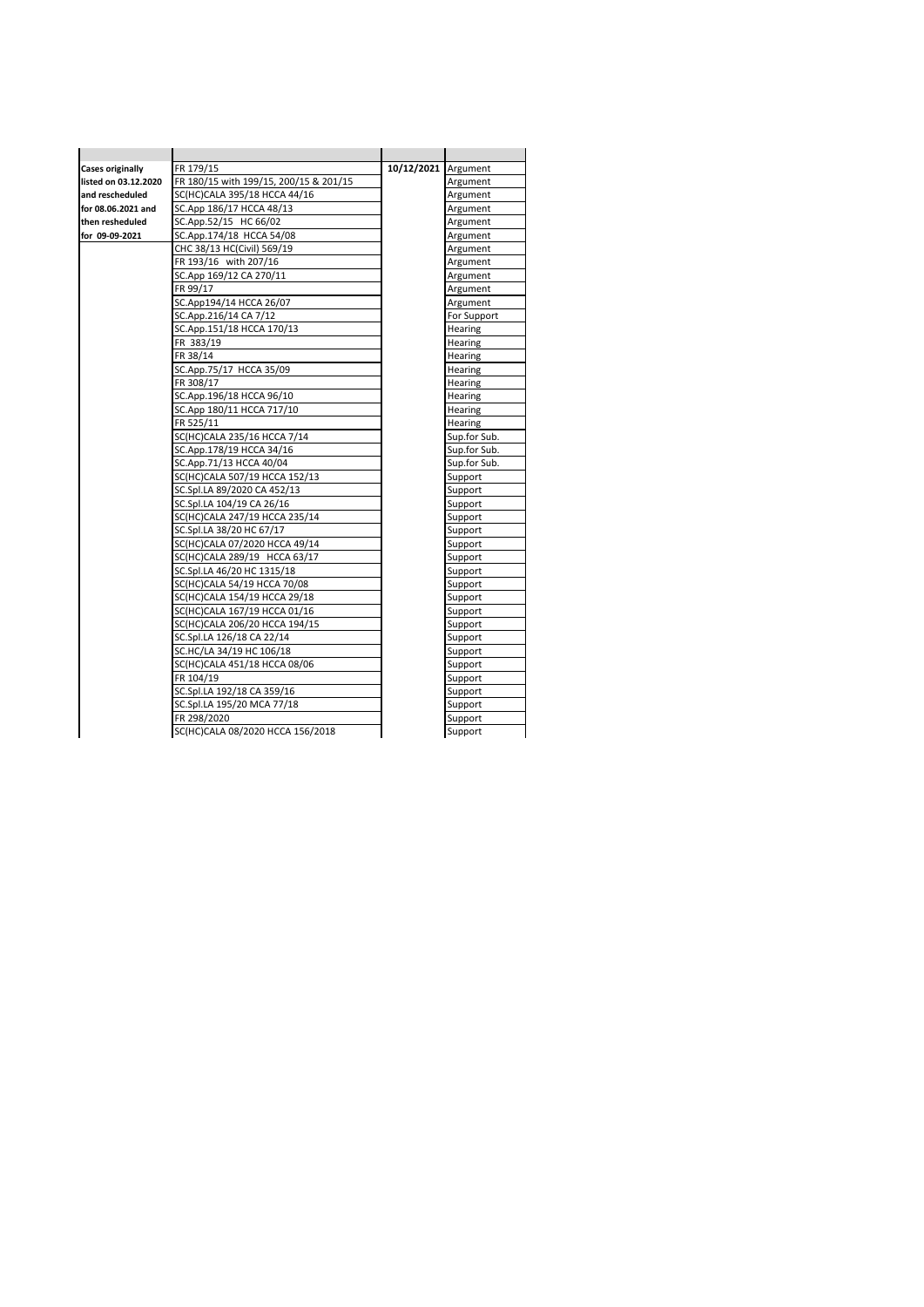| <b>Cases originally</b> | SC.App 30/18 HCCA 48/13                  | 13/12/2021 Argument |             |
|-------------------------|------------------------------------------|---------------------|-------------|
| listed on 04.12.2020    | SC.App 163/13 HCCA 22/04                 |                     | Argument    |
| and rescheduled         | SC.App 57/16 HC 84/07                    |                     | Argument    |
| for 09.06.2021 and      | FR 187/14                                |                     | Argument    |
| then resheduled         | CHC 17/14 - HC 318/11                    |                     | Argument    |
| for 10-09-2021          | SC.App 220/17 HCCA 117/12                |                     | Argument    |
|                         | FR 346/19                                |                     | Hearing     |
|                         | SC.App.99/18 HCCA 830/08                 |                     | Hearing     |
|                         | SC.App.147/18 HCCA 161/09                |                     | Hearing     |
|                         | FR 18/16                                 |                     | Hearing     |
|                         | SC.App 120/18 HCCA 119/10                |                     | Hearing     |
|                         | FR 661/09                                |                     | Hearing     |
|                         | SC.App.190/11 HC(Civil) 14/08            |                     | Hearing     |
|                         | SC.App.105/16 with 104/16 HC 31/12,24/12 |                     | Hearing     |
|                         | FR 418/19                                |                     | Support     |
|                         | SC(HC)CALA 162/2020 HCCA 155/19          |                     | Support     |
|                         | SC(HC)CALA 172/2020 HCCA 32/16           |                     | Support     |
|                         | SC.HC/LA 89/19 HC ARB 668/07             |                     | Support     |
|                         | SC.Spl.LA 315/19 with 317/19 CA 242/17   |                     | Support     |
|                         | SC(HC)CALA 299/19 HCCA 122/14            |                     | Support     |
|                         | SC.Spl.LA 76/20 CA 99/15                 |                     | Support     |
|                         | SC(HC)CALA 187/20 HCCA 222/19            |                     | Support     |
|                         | SC(HC)CALA 186/20 HCCA 221/19            |                     | Support     |
|                         | SC(HC)CALA 370/19 HCCA 34/17             |                     | Support     |
|                         | SC(HC)CALA 205/18 HCCA 191/16            |                     | Support     |
|                         | SC.Spl.LA 350/19 with 35419 CA 148/17    |                     | Support     |
|                         | SC(HC)CALA 310/19 HCCA 07/17             |                     | Support     |
|                         | SC(HC)CALA 186/19 HCCA 115/08            |                     | Support     |
|                         | FR 38/20, 39/20, 40/20, 41/20,           |                     | Support     |
|                         | FR 43/20, 44/20, 45/20                   |                     | Support     |
|                         | SC.Spl.LA 238/19 HC 43/18                |                     | Support     |
|                         | FR 217/2020                              |                     | Support     |
|                         | FR 500/19--504/19                        |                     | Support     |
|                         | FR 303/2020 with 302/2020                |                     | Support     |
|                         | <b>SC.MISC 1/2020</b>                    |                     | Support     |
|                         | FR 168/2020                              |                     | Support     |
|                         | SC(HC)CALA 90/2020 HCCA 120/18           |                     | Sup.For.Sub |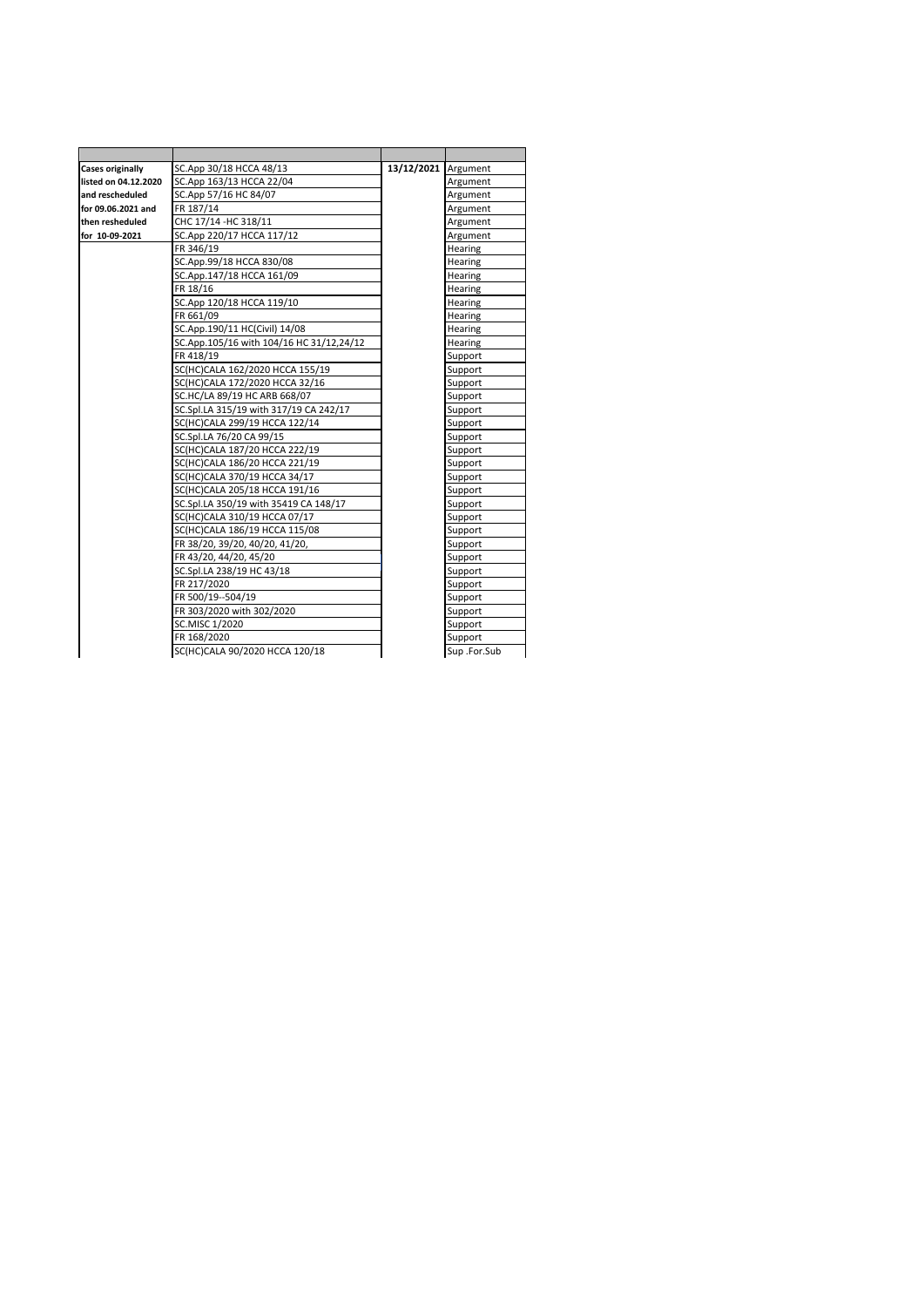| 23/08/2021 | SC.App.46/2020 HC27/2017                                             | 14/12/2021 Argument |                          |
|------------|----------------------------------------------------------------------|---------------------|--------------------------|
|            | CHC.App. 15/2007 HC(Civil) 168/2000                                  |                     | Argument                 |
|            | SC.App. 88/2020 HC13/2018                                            |                     | Mention                  |
|            | FR 389/2017                                                          |                     | Argument                 |
|            | CHC.App. 72/2013 HC(Civil) 244/2007                                  |                     | Argument                 |
|            | SC.App171/2019 HCCA 88/2014                                          |                     | Hearing                  |
|            | FR 360/2016                                                          |                     | Hearing                  |
|            | CHC.App. 15/2016 CHC 399/2010/MR                                     |                     | Mention                  |
|            | CHC.App. 12/2016 HC(Civil) 28/2007                                   |                     | Mention                  |
|            | CHC.App. 14/2016 HC(Civil) 235/2010/MR                               |                     | Mention                  |
|            | SC(HC)CALA 326/2020 HCCA 96/2017                                     |                     |                          |
|            | SC(HC)CALA 370/2020 HCCA 96/2017 **                                  |                     | Mention                  |
|            | SC(HC)CALA 182/2019 HCCA 197/2016                                    |                     | Mention                  |
|            | SC(HC)CALA 220/2021 HCCA 02/2021                                     |                     | Mention                  |
|            | SC(HC)CALA 221/2021 HCCA 07/2021                                     |                     | Mention                  |
|            | FR 282/2015                                                          |                     | Sup. For Sub.            |
|            | SC.Spl.LA 148/2019 CA 266-268/2015 SC.Spl.LA                         |                     |                          |
|            | 185/2019 CA 266-268/2015                                             |                     | Support                  |
|            | SC.Spl.LA 09/2019 CA 01/2017                                         |                     | Support                  |
|            | SC.Spl.LA 252/2020 CA 01/2009                                        |                     | Support                  |
|            | FR 170/2021                                                          |                     | Support                  |
|            | FR 186/2021                                                          |                     | Support                  |
|            | FR 205/2021 with 206/2021                                            |                     | Support                  |
|            |                                                                      |                     |                          |
| 24/08/2021 | SC.App. 03/2021 HCCA 184/2011                                        | 15/12/2021 Argument |                          |
|            | SC.App. 111/2013 HC 317/2008                                         |                     | Argument                 |
|            | FR 82/2020                                                           |                     | For Support              |
|            | FR 253/2020                                                          |                     | Hearing                  |
|            | SC(HC)CALA 387/2019 HCCA 01/2018                                     |                     | Mention                  |
|            | CHC.App. 29/2016 HC(Civil)563/2011/MR                                |                     | <b>Mention</b>           |
|            | CHC.App. 26/2016 HC(Civil) 282/2020/MR                               |                     | Mention                  |
|            | SC(HC)CALA 244/2021 HCCA 13/2019                                     |                     | Mention                  |
|            | FR 126/2021                                                          |                     | Mention                  |
|            | SC(HC)CALA 267/2019 HCCA 86/2019                                     |                     | Support                  |
|            | SC.Spl.LA 05/2021 HC 5591                                            |                     | Support                  |
|            |                                                                      |                     |                          |
|            | SC.Spl.LA 292/2019 CA 25/2015                                        |                     | Support                  |
|            | SC.Spl.LA 176/2020 CA 131/2014                                       |                     | Support                  |
|            | SC(HC)CALA 205/2021 HCCA 46/2019                                     |                     | Support                  |
|            | SC(HC)CALA 153/2020 HCCA 48/2019                                     |                     | Support                  |
|            | SC.Spl.LA 09/2021 CA 877/2010                                        |                     | Support                  |
|            | SC.Spl.LA 177/2021 CA 24/2021                                        |                     | Support                  |
|            | SC(HC)CALA 402/2020 HCCA 90/2019                                     |                     | Support                  |
|            | FR 131/2021                                                          |                     | Support                  |
|            | FR 177/2021                                                          |                     | Support                  |
|            | FR 220/2020                                                          |                     | Support                  |
|            | FR 237/2018 with FR 187/2018<br>FR 107/2021 FR 91/2021 & FR 106/2021 |                     | Support<br>To be Resumed |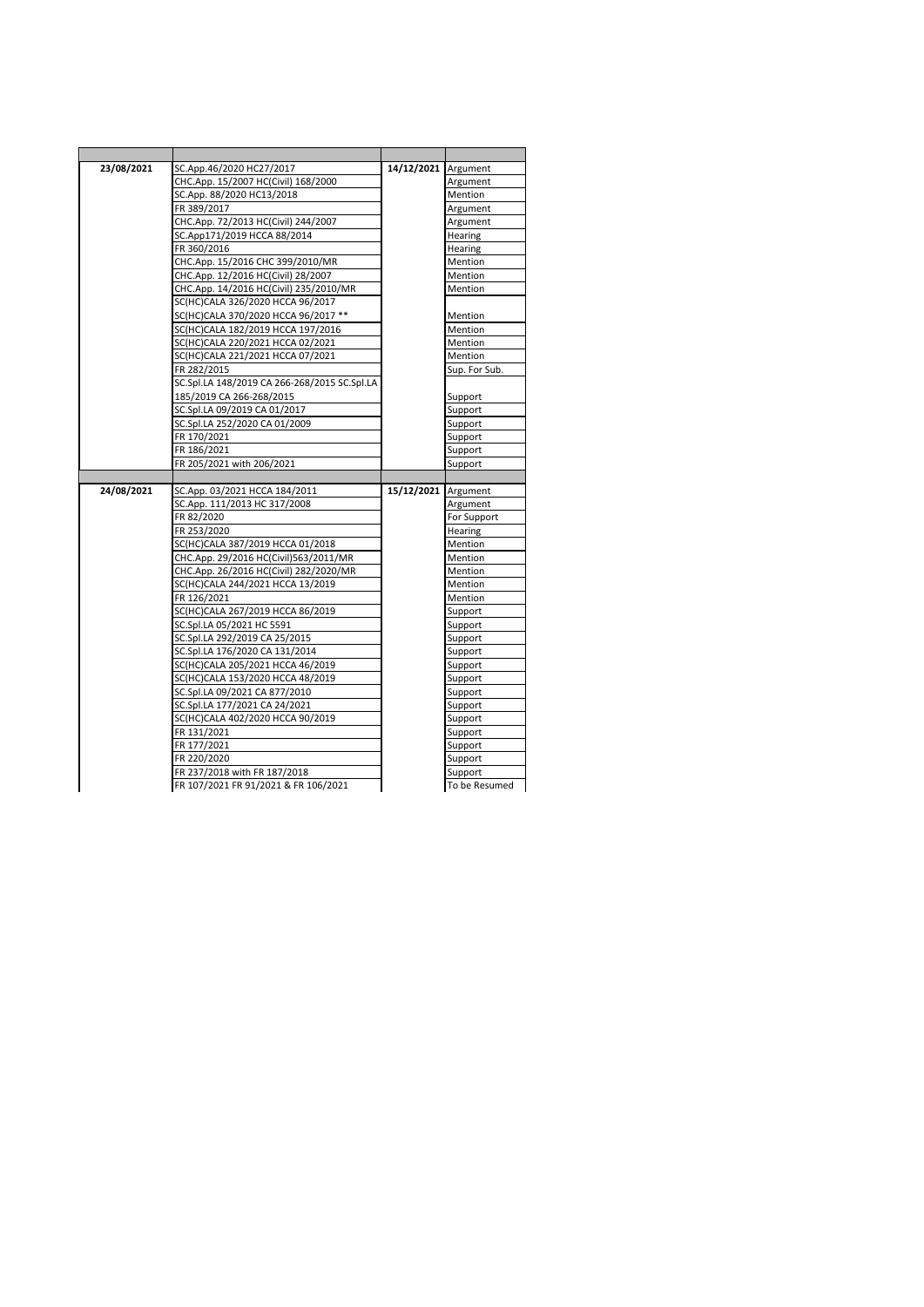| 25/08/2021 | SC.App. 70/2020 HCCA 19/2012          | 16/12/2021 Argument |          |
|------------|---------------------------------------|---------------------|----------|
|            | SC.App. 75/2020 CA 272/2016           |                     | Argument |
|            | SC.App. 01/2019 HCCA 186/2010         |                     | Argument |
|            | SC.App. 140/2018 HCCA 68/2005         |                     | Argument |
|            | SC.App.108/2019 HCCA 28/2013          |                     | Argument |
|            | FR 297/2019                           |                     | Argument |
|            | SC.App.201/2016 HCCA 17/2013          |                     | Argument |
|            | SC.App.23/2018 HC 5011                |                     | Hearing  |
|            | FR 609/2012 with 646/2003             |                     | Mention  |
|            | CHC.App.18/2016 HC(Civil) 136/2012/MR |                     | Mention  |
|            | CHC.App. 16/2016 HC(Civil)07/2002     |                     | Mention  |
|            | FR 165/2020                           |                     | Support  |
|            | SC.Spl.LA 73/2019 CA 54/2003          |                     | Support  |
|            | SC(HC)CALA 110/2021 HCCA 270/20       |                     | Support  |
|            | SC.Spl.LA 285/2018 CA 69/2018         |                     | Support  |
|            | SC.Spl.LA 393/2019 CA 373/99          |                     | Support  |
|            | SC(HC)CALA 233/2021 HCCA 28/2019      |                     | Support  |
|            | FR 84/2021                            |                     | Support  |
|            | FR 146/2021                           |                     | Support  |
|            | FR 215/2021                           |                     | Support  |
|            | FR 221/2021                           |                     | Support  |
|            | SC(HC)CALA 123/2020 HCCA 95/2018      |                     | Support  |
|            | FR 219/2021                           |                     | Support  |
|            | FR 218/2021                           |                     | Support  |
|            | FR 241/2021                           |                     | Support  |
|            | FR 151/2021                           |                     | Support  |
|            | SC.Spl.LA 95/2021 CA(Writ) 11/2019    |                     | Support  |
|            | SC.Spl.LA 198/2021 CA 11/2019         |                     | Support  |
|            | SC.Spl.LA 197/2021 CA 02/2019         |                     | Support  |
|            |                                       |                     |          |
|            | FR 153/2021 & FR 152/2021             | 12/10/2021 Mention  |          |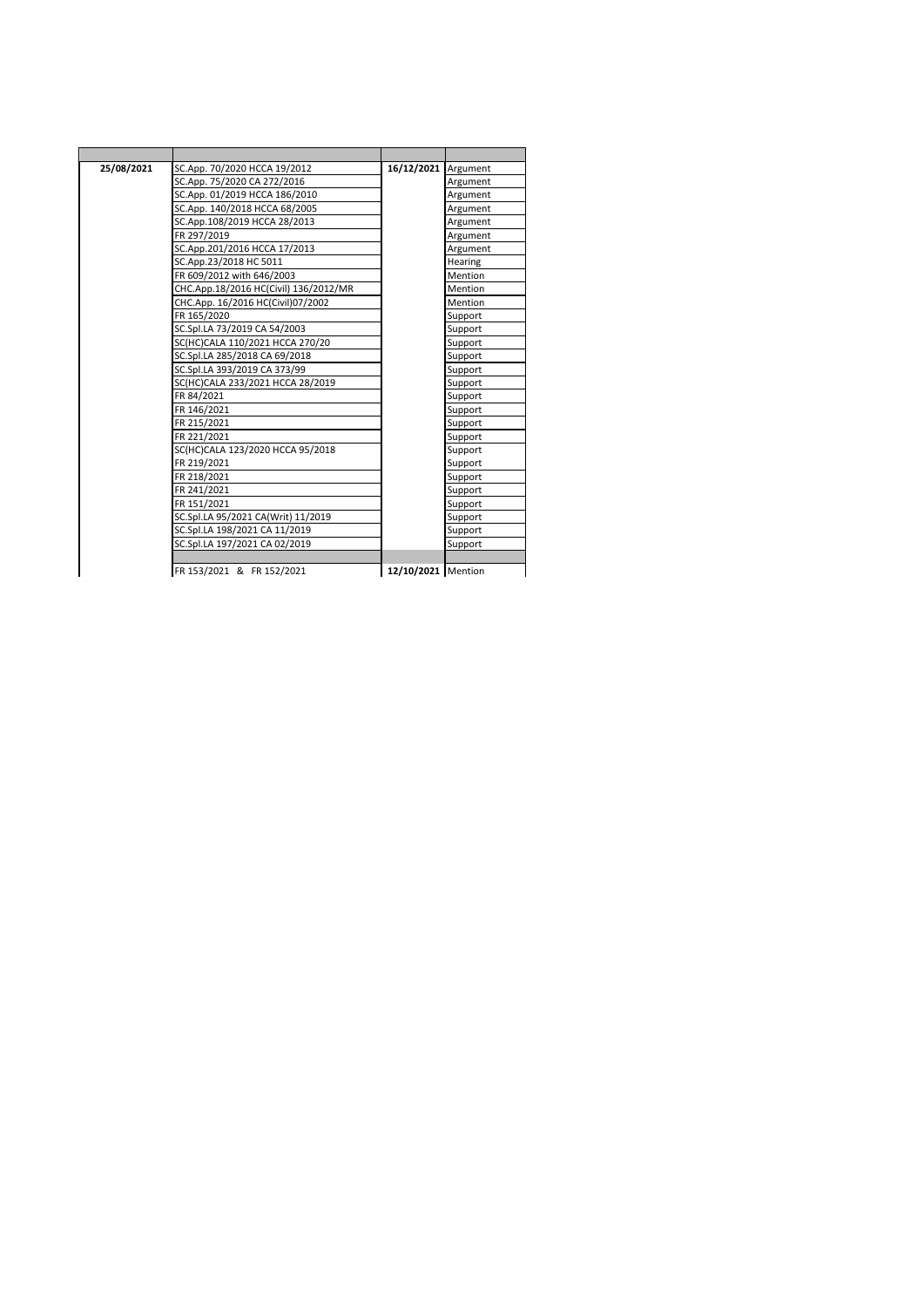| 26/08/2021 | SC.App. 73/2012 HCCA 713/2010                  | 17/12/2021 Argument |                                  |
|------------|------------------------------------------------|---------------------|----------------------------------|
|            | SC.App. 37A /2010 HCCA 236/2004                |                     | Argument                         |
|            | SC.App.122/2018 HCCA 343/2009                  |                     | Argument                         |
|            | SC.App. 40/2018 HCCA 254/2010                  |                     | Argument                         |
|            | SC.App. 56/2021 HCCA 34/2009                   |                     | Argument                         |
|            | SC.App. 27/2019 HC 48/2008                     |                     | Argument                         |
|            | SC(HC)CALA 63/2020 HCCA 14/2019                |                     | Mention                          |
|            | SC.Spl.LA 263/2020 CA 335/2016                 |                     | Mention                          |
|            | SC(HC)CALA 217/2019 HCCA 23/2012               |                     | Support                          |
|            | SC(HC)CALA 100/2021 HCCA 29/2017               |                     | Support                          |
|            | SC.Spl.LA 219/2017 CA 304/2008                 |                     |                                  |
|            | SC.Spl.LA 201/2017 CA 304/2008                 |                     | Support                          |
|            | SC.Spl.LA 14/2021 HC 61/2018                   |                     | Support                          |
|            | SC(HC)CALA 332/2020 HCCA 73/2019               |                     | Support                          |
|            | SC(HC)CALA 38/2021 HCCA 57/2018                |                     | Support                          |
|            | SC(HC)CALA 127/2019 HCCA 39A/2014              |                     | Support                          |
|            | FR 03/2020 with 02/2020                        |                     | Support                          |
|            | FR 288/2020                                    |                     | Support                          |
|            | SC(HC)CALA 04/2021 HCCA 96/2018                |                     | Support                          |
|            | SC.Writ 11/2019 with 09/2019                   |                     | Support                          |
|            | FR 225/2016                                    |                     | Support                          |
|            | FR 188/2021                                    |                     | Support                          |
|            | SC(HC)CALA 153/2021 HCCA 35/2019               |                     | Support                          |
|            | SC.Spl.LA 253/2020 CA 726/2009                 |                     | Support                          |
|            | FR 240/2021                                    |                     | Support                          |
|            | SC.App.65/2017 CA 53/2012                      |                     | To be Resumed                    |
|            | FR 160/2014                                    | 29/11/2021 Hearing  |                                  |
|            |                                                |                     |                                  |
| 27/08/2021 | SC.App. 56/2020 HCCA 22/2013                   | 10/01/2022 Argument |                                  |
|            | SC(HC)CALA 15/2021 HCCA 58/2019                |                     | Mention                          |
|            | SC.P 43/2014                                   |                     | Mention                          |
|            | SC.App.149/2019 with 135/2019                  |                     |                                  |
|            | HCCA 110/A/2015                                |                     | Hearing                          |
|            | Sc.App. 140/2019 CA 41/2004                    |                     | Argument                         |
|            | SC.App. 46/2021 HCCA 10/2016                   |                     | Argument                         |
|            | SC.App. 18/2020 CA 415/2016                    |                     | Argument                         |
|            | FR 236/2008 with 237/2008                      |                     | Hearing                          |
|            | FR 460/2017                                    |                     | F/Hearing                        |
|            | SC.App.25/2014 HCCA 378/2002                   |                     | Argument                         |
|            | FR 161/2017                                    |                     | Argument                         |
|            | SC.App.44/2020 HCCA 90/2017                    |                     | Argument                         |
|            | SC.App.97/2020 HCCA 79/2014                    |                     | Argument                         |
|            | FR 143/2019                                    |                     | Support                          |
|            | SC.Spl.LA 15/2020 CA 06/2016                   |                     | Support                          |
|            | FR 73/2021                                     |                     | Support                          |
|            | SC(HC)CALA 216/2021 HCCA 1831/2018             |                     | Support                          |
|            | FR 40/2021                                     |                     | Support                          |
|            | SC(HC)CALA 100/2020 HCCA 193/2018              |                     | Mention                          |
|            | SC(HC)CALA 351/2020 HCCA 152/2018              |                     | Mention                          |
|            | FR 189/2021                                    |                     | Support                          |
|            | SC.App.61/2013 CA 501/2004                     |                     | Sup. For Sub                     |
|            | FR 354/2016                                    |                     | Mention                          |
|            | FR 216/2021                                    |                     | Support                          |
|            | SC.App.60/2012 HC 59/2005                      |                     | Mention                          |
|            | FR 235/2021                                    |                     | Mention                          |
|            | SC(HC)CALA 369/2020 HCCA 11/2019               |                     | Mention                          |
|            | FR 178/2021<br>FR 177/2021                     |                     | Support                          |
|            |                                                |                     | Support                          |
|            | SC(HC)CALA 389/2020 HCCA 16/2017               |                     | Support                          |
|            | SC(HC)CALA 193/2021HCCA 78/2019<br>FR 236/2021 |                     | Support                          |
|            | FR 237/2021                                    |                     | Support                          |
|            | SC.Spl.LA 257/20 CA 371/2015                   |                     | Support<br><b>Support Motion</b> |
|            | SC.App.01/2017 HCCA 104/2008                   |                     | Sup.for Sub.                     |
|            | SC.Spl.LA 245/2020 Writ 486/2015               |                     | Support                          |
|            | FR 248/2021                                    |                     | Support                          |
|            |                                                |                     |                                  |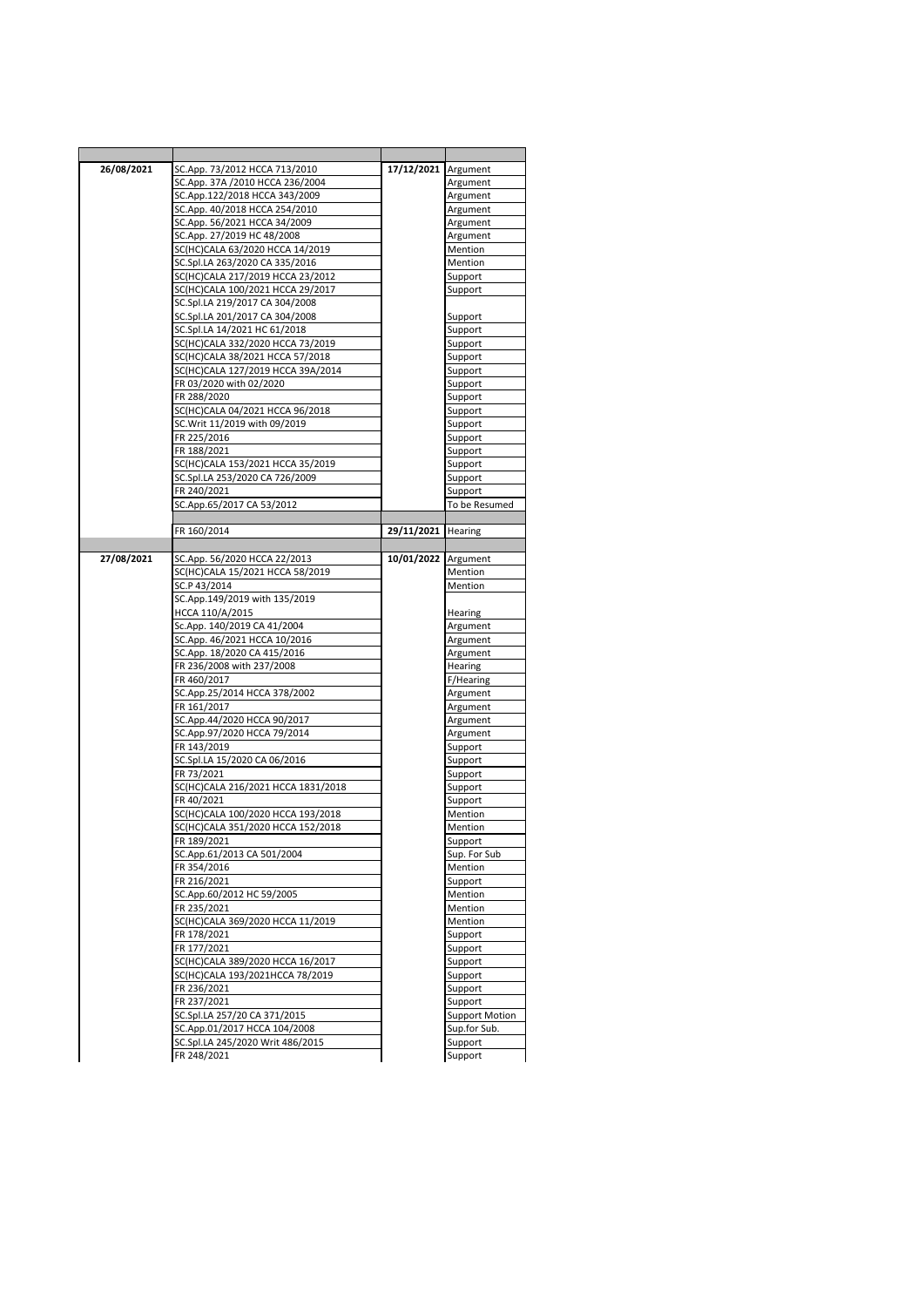| 30/08/2021 | SC.App.09/2021 HCCA 97/2015                                  | 11/01/2022 Argument |                    |
|------------|--------------------------------------------------------------|---------------------|--------------------|
|            | SC.App.69/2020 HCCA 03/2014                                  |                     | Argument           |
|            | SC.App.61/2016 HCCA 251/2007                                 |                     | Argument           |
|            | FR 291/2012                                                  |                     | Argument           |
|            | FR 200/2016 with 203/2016, 365/2015,                         |                     |                    |
|            | 366/2015, 367/2015, 367/2015 & 368/2015                      |                     | Argument           |
|            | FR 320/2019                                                  |                     | Argument           |
|            | SC.App.65/2019 HCCA 02/2010                                  |                     | Argument           |
|            | SC.App. 95/2019 with 94/2019                                 |                     |                    |
|            | HC 106/2011,107/2011                                         |                     | Argument           |
|            | SC.App.164/2019 with 165/2019 CA 295/2007,<br>294/2007       |                     | Argument           |
|            | SC.TAB 1A-1B/2020                                            |                     | F/Hearing          |
|            | SC.App.102/2013 HCCA 43/2007                                 |                     | Hearing            |
|            | SC(HC)CALA 290/2020 HCCA 15/2019                             |                     | Mention            |
|            | SC(HC)CALA 139/2021 HCCA 23/2019                             |                     | Mention            |
|            | SC.Spl.LA 06/2021 HC 271/2017                                |                     | Mention            |
|            | SC(HC)CALA 355/2015 HCCA 29/2015                             |                     | Mention            |
|            |                                                              |                     |                    |
|            | SC.Spl.LA 37/2019 CA 345/2012                                |                     | Support            |
|            | SC.Spl.LA 182/2019 CA 608/2000                               |                     | Support            |
|            | SC.Spl.LA 03/2019 CA 184/2013                                |                     | Support            |
|            | SC.Spl.LA 68/2019 CA 117/2016                                |                     | Support            |
|            | SC.Spl.LA 19/2020 CA 644/2000                                |                     | Support            |
|            | SC.Spl.LA 270/2019 CA 372/99                                 |                     | Support            |
|            | SC.Spl.LA 351/2018 CA 65/2015                                |                     | Support            |
|            | SC.Spl.LA 89/2021 CA 915/2000                                |                     | Mention            |
|            | SC.App.189/2014 HCCA 93/2005                                 |                     | Support            |
|            | FR 195/2021<br>FR 185/2021                                   |                     | Support            |
|            | FR 171/2021                                                  |                     | Support<br>Support |
|            | FR 155/2021                                                  |                     | Support            |
|            | FR SC.Spl.LA 436/2019 CA 369/99                              |                     | Support            |
|            | FR 174/2021                                                  |                     | Support            |
|            |                                                              |                     |                    |
|            | СНС.Арр.11/2006 НС 101/2000                                  | 01/11/2021 Mention  |                    |
|            |                                                              |                     |                    |
| 31/08/2021 | SC.App. 22/2021 CA 196/2007                                  | 12/01/2022 Argument |                    |
|            | FR 363/2016                                                  |                     | Argument           |
|            | SC.App. 247/2017 HCCA 81/2015                                |                     | Argument           |
|            | SC.Spl.LA 16/2019 CA 877/98                                  |                     | Support            |
|            | FR 359/2016                                                  |                     | Argument           |
|            | CHC.App. 44/2012 HC 152/2003                                 |                     | Hearing            |
|            | SC.App. 199/2016 HCCA 384/2015                               |                     | Argument           |
|            | SC.App. 180/2015 CA 250/96<br>SC.Spl.LA 218/2019 CA 486/2011 |                     | Argument           |
|            | SC.Spl.LA 174/2020 CA 100/2016                               |                     | Support<br>Support |
|            | SC.Spl.LA 101/2020 CA 787/2009                               |                     | Support            |
|            | CHC.App.35/2015 HC(Civil) 56/2011                            |                     | Mention            |
|            | FR 70/2020                                                   |                     | Support            |
|            | SC(HC)CALA 66/2021 HCCA 176/2018                             |                     | Mention            |
|            | SC.Spl.LA 260/2020 CA 85/2018                                |                     | Support            |
|            | SC.Spl.LA 261/2020 CA 395/2017                               |                     | Support            |
|            | SC.Spl.LA 232/2018 CA 671/97                                 |                     | Mention            |
|            | SC(HC)CALA 241/2021 HCCA 79/2017                             |                     | Support            |
|            | SC(HC)CALA 151/2021 HCCA 21/2021                             |                     | Mention            |
|            | SC.Spl.LA 47/2021 HCCA 03/2019                               |                     | Support            |
|            | SC.App. 152/2019 HCCA 82/2019                                |                     | Mention            |
|            | SC.App. 121/2014 HCCA 77/2003                                |                     | Mention            |
|            | FR 244/2021                                                  |                     | Support            |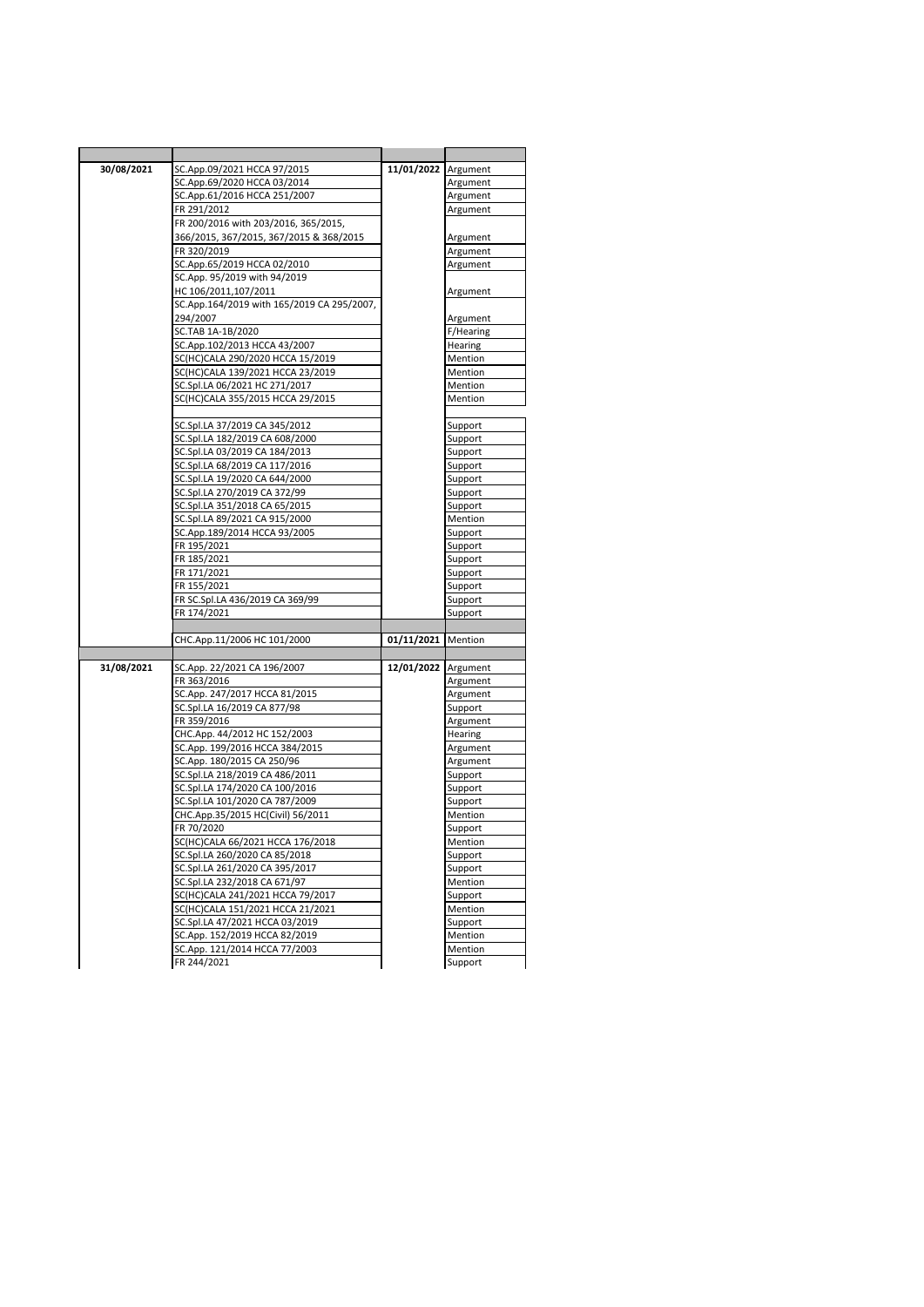| 01/09/2021 | SC.App. 15/2021 CA 299/2013                | 13/01/2022 Hearing |                        |
|------------|--------------------------------------------|--------------------|------------------------|
|            | SC.App. 242/2014 HCCA 04/2006              |                    | Hearing                |
|            | CHC.App. 16/2018 HC(Civil) 141/99          |                    | Argument               |
|            | SC(HC)CALA 449/19 HCCA 157/2011            |                    | Mention                |
|            | FR 39/2017                                 |                    | Hearing                |
|            | FR 644/2010                                |                    | Argument               |
|            | FR 232/2015                                |                    | Hearing                |
|            | SC.App. 97/2018 CA 284/2010                |                    | Argument               |
|            | SC.App. 147/2019 HCCA 71/2018              |                    | Argument               |
|            | FR 271/2016                                |                    | Support                |
|            | SC(HC)CALA 41/2021 HCCA 26/2018            |                    | Hearing                |
|            | FR 225/2019                                |                    | Mention                |
|            | SC(HC)CALA 343/2018 HCCA 175/15            |                    | <b>Mention</b>         |
|            | FR 176/2017                                |                    | Support                |
|            | SC.Spl.LA 208/2020 HC 161/2011             |                    | Mention                |
|            | SC.Spl.LA 388/2019 CA 11/2015              |                    | Support                |
|            | SC.Spl.LA 218/2020 CA 88/2014              |                    | Support                |
|            | SC.App. 167/2019 HCCA 145/2012             |                    | Hearing                |
|            | SC.HC/LA 14/2021 HC.ALT 10/2018            |                    | Support                |
|            | SC.App. 90/2019 HCCA144/2005 with          |                    |                        |
|            | SC(HC)CALA 491/2017                        |                    | <b>Hearing Mention</b> |
|            | SC.App. 80/2014 HCCA 104/2003              |                    | Argument               |
|            | SC.Spl.LA 140/2019 CA 321/2015             |                    | Support                |
|            | FR 49/2017 with 51/2017                    |                    | Argument               |
|            | FR 37/2016                                 |                    | Argument               |
|            | SC.HC/LA 98/2021 HCCA 17/2020              |                    | Support                |
|            | SC(HC)CALA 320/2020 HCCA 132/2015          |                    | Mention                |
|            | SC(HC)CALA 335/2020 HCCA 44/2018           |                    | Mention                |
|            | FR 254/2019                                |                    | Mention                |
|            | FR 127/2021                                |                    | <b>Mention</b>         |
|            | SC.App.40/2021 CA 176/04                   |                    | Mention                |
|            | FR 129/2021                                |                    | Support                |
|            | SC(HC)CALA 321/2020 HCCA 02/2019           |                    | Mention                |
|            | FR 164/2021                                |                    | Mention                |
|            | SC.Spl.LA 301/2019 with 302/2019, 303/2019 |                    |                        |
|            | CA 278-280/2007                            |                    | To be Resumed          |
|            | SC.HC/LA 418/2019 HCCA 25/2018             |                    | Support                |
|            | FR 113/2021                                |                    | <b>Mention</b>         |
|            | SC.Spl.LA 84/2021 HC.ALT 60/2019           |                    | Support                |
|            | FR 238/2021                                |                    | Support                |
|            | FR 179/2019 with 191/2009                  |                    | Support                |
|            | FR 224/2021                                |                    | Support                |
|            | FR 111/2021                                |                    | Mention                |
|            | FR 173/2021                                |                    | Mention                |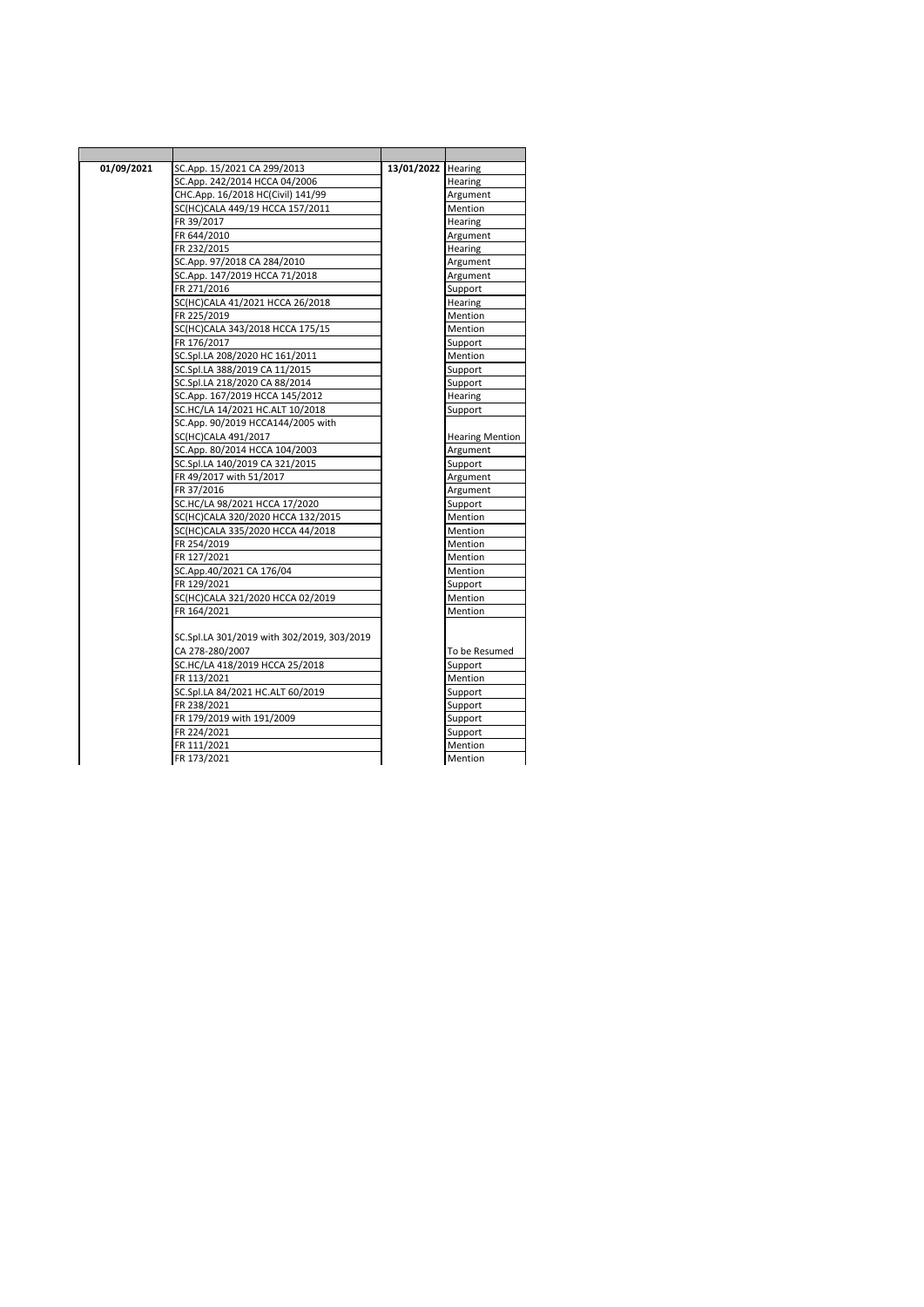| 02/09/2021 | SC.App. 134/2017 CA 252/2009                                   | 26/01/2022 Argument |                          |
|------------|----------------------------------------------------------------|---------------------|--------------------------|
|            | FR 311/2015 with 318/2015                                      |                     | Argument                 |
|            | SC.App.24/2019 with 25/2019 HCCA 69/2013,                      |                     |                          |
|            | 70/2013                                                        |                     | Argument                 |
|            | SC.App. 112/2017 HCCA 27/2011                                  |                     | Argument                 |
|            | FR 378/2019                                                    |                     | Hearing                  |
|            | SC.App.43/2021 CA 37/2013 with<br>App.                         |                     |                          |
|            | 49/2021 CA 43/2013                                             |                     | Hearing                  |
|            | FR 252/2018                                                    |                     | Hearing                  |
|            | SC.App. 98/2018 HCCA 91/2012-92/2012                           |                     | Hearing                  |
|            | SC.App. 23/2017 HC 4451/A                                      |                     | Hearing                  |
|            | SC.App.45/2021 CA 376/2014                                     |                     | Hearing                  |
|            | SC.App. 145/2011 HCCA 735/2005                                 |                     | Hearing                  |
|            | SC(HC)CALA 380/2020 HCCA 206/2018                              |                     | Mention                  |
|            | SC(HC)CALA 108/2020 HCCA 413/2017                              |                     | Mention                  |
|            | SC(HC)CALA 70/2020 HCCA 04/2016                                |                     | Mention                  |
|            | SC.App.235/2017 HCCA 135/2008                                  |                     | Mention                  |
|            | SC.App. 127/2010 HCCA 108/2009                                 |                     | Mention                  |
|            | SC.HC/LA 90/2020 HC(Civil) 352/2018                            |                     | Mention                  |
|            | SC.Spl.LA 122/2020 LT 2358/2015                                |                     | Mention                  |
|            | SC.App.139/2016 HCCA 22/2007                                   |                     | Mention                  |
|            | SC(HC)CALA 243/2020 HCCA 64/2016                               |                     | Support                  |
|            | SC(HC)CALA 38/2020 HCCA 78/2014                                |                     | Support                  |
|            | SC.HC/LA 60/2020 CHC 151/2020                                  |                     | Support                  |
|            | SC.Spl.LA 78/2021 CA 341/2020                                  |                     | Support                  |
|            | SC(HC)CALA 210/2021 HCCA 243/2019                              |                     | Support                  |
|            | SC.HC/LA 42/2021 HCCA 07/2018                                  |                     | Support                  |
|            | FR 219/2020                                                    |                     | Support                  |
|            | SC.Spl.LA 79/2019 CA 1123-1125/2000 &                          |                     |                          |
|            | SC.Spl.LA 72/2019                                              |                     | Support                  |
|            | SC.Spl.LA 188/2021 CA 132/2020                                 |                     | Support                  |
|            | FR 228/2021                                                    |                     | Support                  |
|            | SC.HC/LA 47/2021 HC.ALT 58/2021                                |                     | Support                  |
|            | FR 180/2021                                                    |                     | To be Resumed            |
| 03/09/2021 | FR 428/2008                                                    | 18/01/2022 Argument |                          |
|            |                                                                |                     |                          |
|            |                                                                |                     |                          |
|            | SC.App.98/2020 CA 23/2016                                      |                     | Argument                 |
|            | FR 118/2015                                                    |                     | Hearing                  |
|            | FR 04/2020                                                     |                     | Support                  |
|            | SC.Spl.LA 189/2019 CA(PHC) 288/2005                            |                     | Support                  |
|            | SC.App. 172/2019 CA 11/2015                                    |                     | Hearing                  |
|            | SC.App. 70/2019 HCCA 1628/2016                                 |                     | Hearing                  |
|            | FR 408/2019                                                    |                     | Mention                  |
|            | FR 356/2020                                                    |                     | Support                  |
|            | SC(HC)CALA 123/2019 HCCA 31/2017                               |                     | Support                  |
|            | SC.HC/LA 97/2020 HC 67/2018                                    |                     | Support                  |
|            | FR 322/2020                                                    |                     | Hearing                  |
|            | SC.App. 74/2020 CA 1280/99                                     |                     | Hearing                  |
|            | SC(HC)CALA 286/2018 HCCA 01/2018                               |                     | Support                  |
|            | FR 329/2017<br>FR 02/2018                                      |                     | Argument<br>Argument     |
|            |                                                                |                     |                          |
|            | SC.HC/LA 72/2020 HCCA 1219/2017<br>SC.Spl.LA 86/2019 CA 521/99 |                     | Support                  |
|            | SC(HC)CALA 198/2021 HCCA 37/2016                               |                     | Support<br>Support       |
|            | SC.App. 119/2019 HCCA 37/2016                                  |                     | Hearing                  |
|            | SC(HC)CALA 46/2021 with 391/2020                               |                     |                          |
|            | HCCA 49/2019                                                   |                     | Mention                  |
|            | SC.Spl.LA 04/2018 CA 16/2017                                   |                     | Support                  |
|            | FR 282/2020                                                    |                     | Support                  |
|            | SC.App.194/2015 CA 128/2011                                    |                     | Hearing                  |
|            | SC(HC)CALA 226/2021 HCCA 50/2019                               |                     |                          |
|            | SC(HC)CALA 227/2021 HCCA 49/2019                               |                     | Support                  |
|            | SC(HC)CALA 237/2019 HCCA 59/2014                               |                     | Mention                  |
|            | SC.Spl.LA 344/2019 CA 33/2004                                  |                     | Support                  |
|            | FR 198/2021                                                    |                     | Support                  |
|            | SC.HC/LA 55/2019 CA 230/2019                                   |                     | Support                  |
|            | SC(HC)CALA 59/2021 HCCA 522/2019                               |                     | Support                  |
|            | SC.Spl.LA 368/2019 CA 20/2017                                  |                     | Mention                  |
|            | SC(HC)CALA 14/2020 HCCA 14/2012                                |                     | Mention                  |
|            | SC.Spl.LA 196/2021 HC.ALT 94/2018                              |                     | Mention                  |
| 02/09/2021 | FR 119/2021<br>SC(HC)CALA 55/2020 HCCA 535/2019                |                     | Support<br>To be Resumed |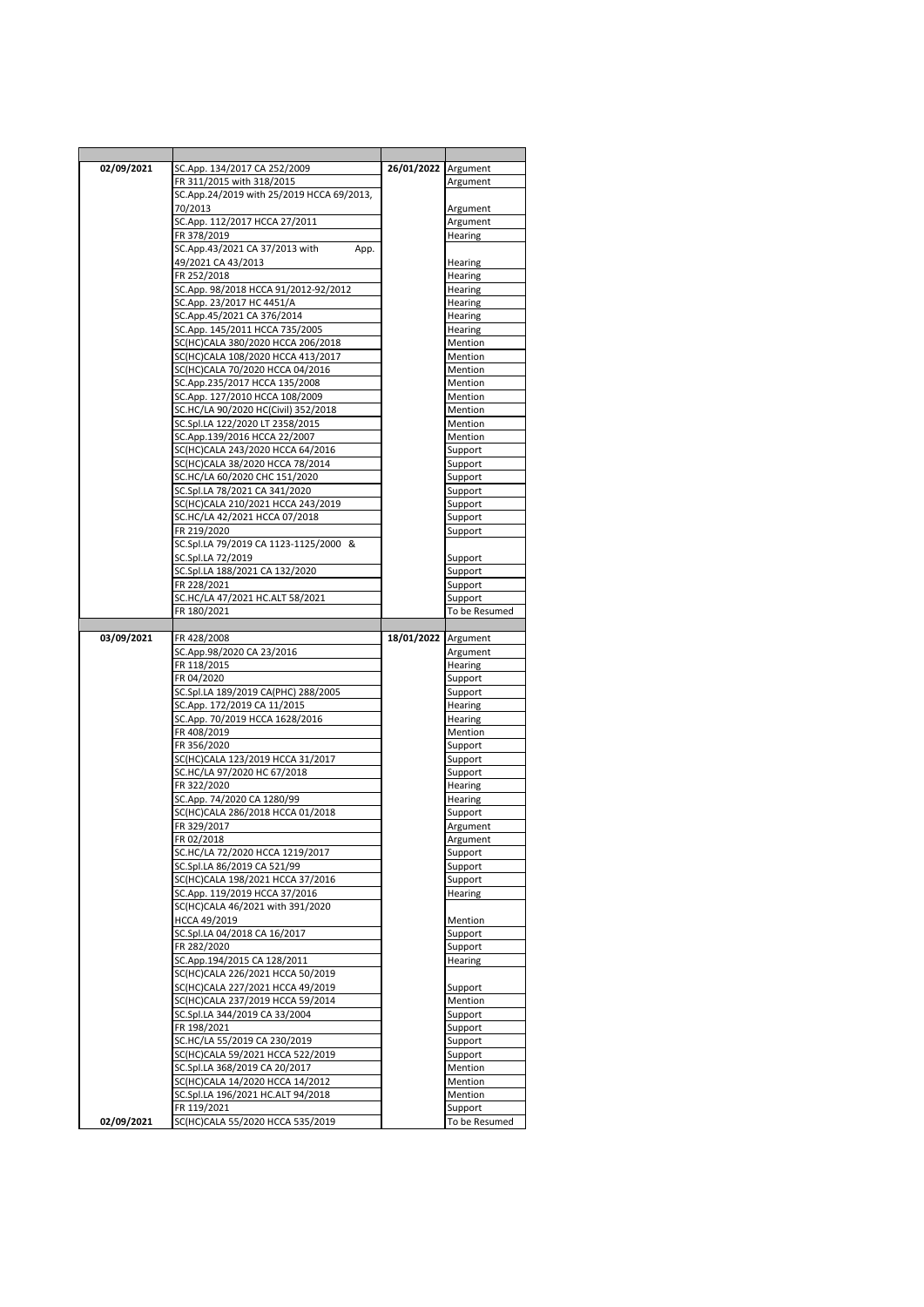| 06/09/2021 | FR 104/2017                                                             | 19/01/2022 Argument |                    |
|------------|-------------------------------------------------------------------------|---------------------|--------------------|
|            | SC.App. 87/2018 HCCA 122/2012                                           |                     | Argument           |
|            | FR 332/2016                                                             |                     | Argument           |
|            | SC.App.162/2019 HCCA 84/2012                                            |                     | Argument           |
|            | CHC.App.13/2013 HC(Civil)90/2004                                        |                     | Argument           |
|            | SC.App.211/2015 HCCA 1305/12,1306/12                                    |                     | Argument           |
|            | FR 311/2019                                                             |                     | Argument           |
|            | FR 546/2012                                                             |                     | Argument           |
|            | SC.App. 166/2017 CA 26/2017                                             |                     | Hearing            |
|            | CHC.App.14/2015 HC 249/2007                                             |                     | Hearing            |
|            | SC.App. 107/2018 HCCA 317/2003                                          |                     | Hearing            |
|            | SC(HC)CALA 83/2021 HCCA 470/2018                                        |                     | Mention            |
|            | CHC.App. 30/2014 HC(Civil) 92/2004                                      |                     | Mention            |
|            | SC(HC)CALA 209/2019 HCCA 29/2016                                        |                     | Mention            |
|            | FR 161/2021 & 162/2021<br>FR 207/2018                                   |                     | Mention<br>Mention |
|            | FR 270/2019 with 272/2019-283/2019 &                                    |                     |                    |
|            | 287/2019                                                                |                     |                    |
|            | SC(HC)CALA 531/2014 HCCA 178/2011                                       |                     | Support<br>Support |
|            | SC.Spl.LA 154/2017 CA 23/2016                                           |                     | Support            |
|            | SC.HC/LA 74/2020 HCCA 63/2016                                           |                     | Support            |
|            | SC(HC)CALA 363/2020 HCCA 22/2019                                        |                     | Support            |
|            | SC.HC/LA 18/2021 HC 28/2018                                             |                     |                    |
|            | SC.HC/LA 19/2021 HC 29/2018                                             |                     |                    |
|            | SC.HC/LA 20/2021 HC 30/2018                                             |                     | Support            |
|            | FR 80/2021                                                              |                     | Support            |
|            | FR 212/2021                                                             |                     | Support            |
|            | FR 116/2021                                                             |                     | Support            |
|            | FR 98/2021                                                              |                     | Support            |
|            |                                                                         |                     |                    |
| 07/09/2021 | FR 282/2015                                                             | 20/01/2022 Hearing  |                    |
|            | SC(HC)CALA 158/2019 HCCA 181/2015                                       |                     | Mention            |
|            | FR 428/2017                                                             |                     | Hearing            |
|            | SC.App. 62/2020 HCCA 120/2014                                           |                     |                    |
|            | SC.App. 63/2020 HCCA 127/2014                                           |                     |                    |
|            | SC.App. 67/2020 HCCA 120/2014                                           |                     |                    |
|            | SC.App. 68/2020 HCCA 127/2014                                           |                     | Hearing            |
|            | FR 108/2020                                                             |                     | Hearing            |
|            | SC.App. 58/2019 HCCA 72/2010                                            |                     | Hearing            |
|            | CHC.App. 05/2014 HC(Civil) 38/2002                                      |                     | Argument           |
|            | FR 309/2018                                                             |                     | Argument           |
|            | SC.App. 50/2021 HCCA 23/2017                                            |                     | Argument           |
|            | FR 374/2019                                                             |                     | Hearing            |
|            | SC.App. 44/2021 CHC 43/2019                                             |                     | Hearing            |
|            | FR 36/2019                                                              |                     | Argument           |
|            | SC.App.05/2017 HCCA 1143/2000                                           |                     | Hearing            |
|            | SC(HC)CALA 197/2020 HCCA 80/2016<br>FR 234/2020                         |                     | Support            |
|            |                                                                         |                     | Support            |
|            | SC(HC)CALA 115/2021 HCCA 149/2018<br>SC.HC/LA 01/2020 HC(Civil) 28/2018 |                     | Mention<br>Support |
|            | SC(HC)CALA 106/2021 HCCA 50/2016                                        |                     | Support            |
|            | SC(HC)CALA 363/2019 HCCA 16/2015                                        |                     | Support            |
|            | SC(HC)CALA 239/2021 HCCA 98/2019                                        |                     | Support            |
|            | SC(HC)CALA 107/2021 HCCA 248/2019                                       |                     | Mention            |
|            | CHC.App.26/2014 HC.224/2011                                             |                     | Mention            |
|            | SC.HC/LA 02/2020 HC 23/2018                                             |                     | Mention            |
|            | SC.Spl.LA 181/2021 CA 441/2020                                          |                     | Support            |
|            | SC.App.47/2008 HC.331/2008                                              |                     | Hearing            |
|            | SC.App.11/2021 HC(Civil) 514/2018 with                                  |                     |                    |
|            | SC.App.30/2021<br>SC.HC/LA 54/2020 CHC 54/2019 with HC/LA               |                     | Mention            |
|            | 02/2020                                                                 |                     | Mention            |
|            | SC(HC)CALA 10/2021 HCCA 14/2014                                         |                     | Mention            |
|            | FR 196/2021                                                             |                     | Support            |
|            | FR 230/2021                                                             |                     | Support            |
|            | SC.Spl.LA 96/2021 CA 341/97                                             |                     | Support            |
|            | SC.Spl.LA 21/2021 CA 265/2021                                           |                     | To be Resumed      |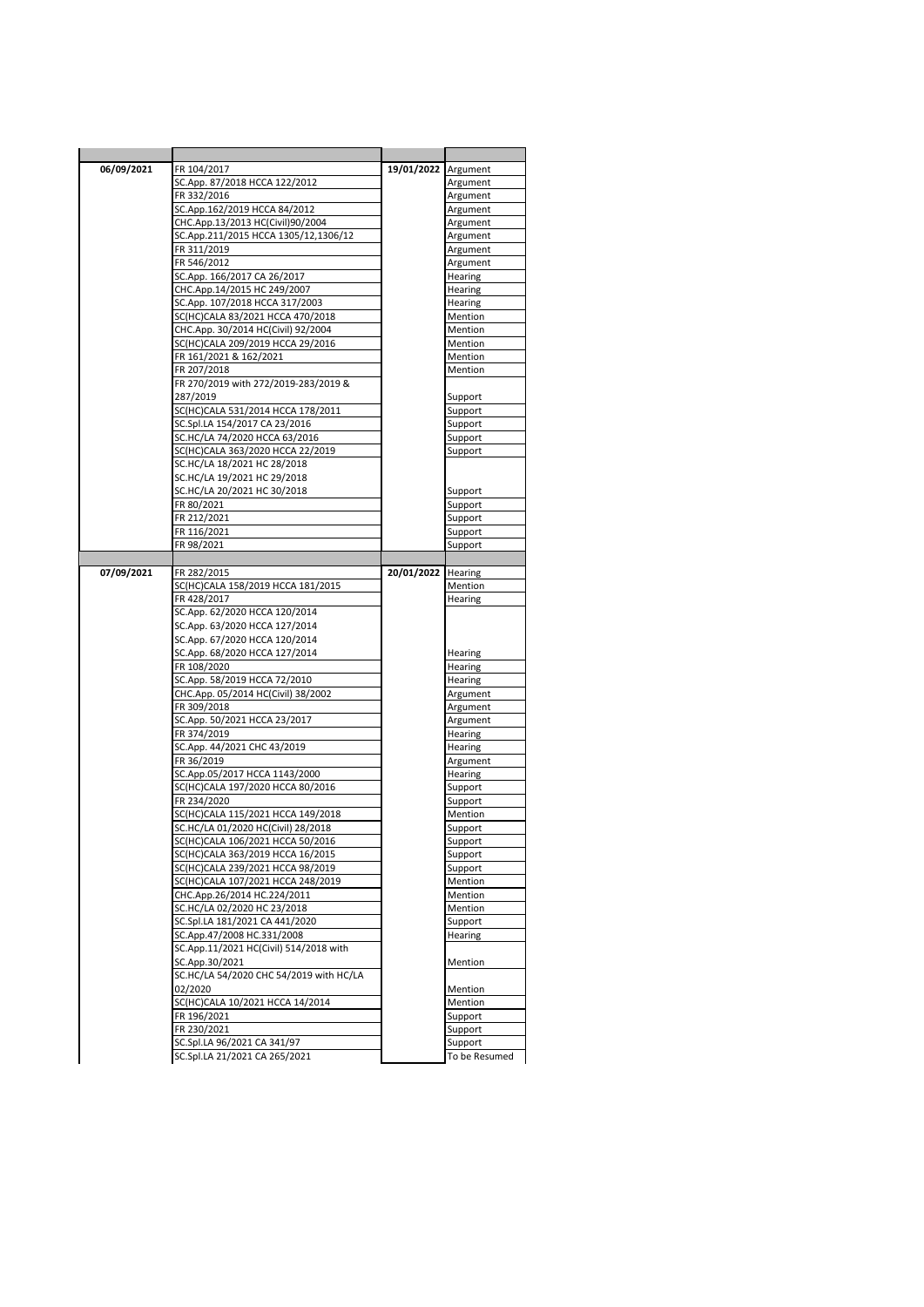| 08/09/2021 | SC.App. 14/2019 HC 58/2006                                     | 21/01/2022 Argument |                    |
|------------|----------------------------------------------------------------|---------------------|--------------------|
|            | SC.App. 38/2019 HC 17/2014                                     |                     | Hearing            |
|            | SC.App.103/2019 HCCA 97/2009                                   |                     | Hearing            |
|            | FR 428/2016                                                    |                     | Hearing            |
|            | SC.App.52/2017 HCCA 84/2015                                    |                     | Argument           |
|            | SC.App. 55/2021 HCCA 04/2011                                   |                     | Argument           |
|            | FR 291/2020                                                    |                     | Support            |
|            | CHC.App. 18/2015 HC 54/2011                                    |                     | Argument           |
|            | SC(HC)CALA 330/2020 HCCA 95/2016                               |                     | Support            |
|            | SC.App. 28/2019 CA 121/2004                                    |                     | Argument           |
|            | SC.App. 124/2019 HC 94/2017                                    |                     | Argument           |
|            | CHC.App.34/2012 HC(Civil) 157/2007                             |                     | Argument           |
|            | FR 388/2019                                                    |                     | Support            |
|            | SC(HC)CALA 217/2017 HCCA 19/2019                               |                     | Support            |
|            | CHC.App. 13/2017 HC(Civil) 188/2011/MR                         |                     | Mention            |
|            | CHC.App. 02/2017 HC(Civil) 97/2008/MR                          |                     | Mention            |
|            | CHC.App. 21/2016 HC(Civil) 51/2011/MR                          |                     | Mention            |
|            | CHC.App. 30/2016 HC(Civil) 98/2011/MR                          |                     | Mention            |
|            | CHC.App. 27/2016 HC(Civil) 466/10/MR                           |                     | Mention            |
|            | SC.Spl.LA 80/2020 HCCA 109/2014                                |                     | Mention            |
|            | FR 99/2021                                                     |                     | Support            |
|            | FR 243/2021                                                    |                     | Mention            |
|            | FR 114/2021                                                    |                     | Support            |
|            | FR 242/2021                                                    |                     | Support            |
|            | FR 245/2021                                                    |                     | Support            |
|            |                                                                |                     |                    |
|            |                                                                |                     |                    |
|            |                                                                |                     |                    |
| 09/09/2021 | SC.App. 03/2018 HCCA 37/2016                                   | 24/01/2022 Argument |                    |
|            | SC(HC)CALA 394/2020 HCCA 259/2019                              |                     | Mention            |
|            | SC.App. 199/2018 HCCA 171/2011                                 |                     | Hearing            |
|            | SC.App. 202/2017 CA 03/2013                                    |                     | Hearing            |
|            | SC.App. 80/2020 CA 07/2014                                     |                     | Hearing            |
|            | SC.App. 143/2016 HCCA 294/2013                                 |                     | Argument           |
|            | SC(HC)CALA 102/2018 HCCA 156/2011                              |                     | Support            |
|            | SC.App. 54/2021 HCCA 1097/2016                                 |                     | Argument           |
|            | SC.App. 165/2012 CA 1909/2003                                  |                     | Argument           |
|            | SC.App. 183/2018 HCCA 205/2005                                 |                     | Argument           |
|            | FR 925/2009 with 926/2009                                      |                     | Argument           |
|            | CHC.App.19/2017 HC(Civil) 500/15/MR                            |                     | Mention            |
|            | CHC.App. 21/2017 HC(Civil) 419/2009/MR                         |                     | Mention            |
|            | CHC.App. 04/2017 HC(Civil) 11/2010/MR                          |                     | Mention            |
|            | CHC.App. 10/2017 HC(Civil) 217/2009/MR                         |                     | Mention            |
|            | SC.TAB.1A-1B/2020                                              |                     | F/Hearing          |
|            | FR 341/2020 **                                                 |                     | Support            |
|            | FR 160/2021                                                    |                     | Support<br>Mention |
|            | SC(HC)CALA 126/2021 HCCA 415/2020                              |                     |                    |
|            | SC.HC/LA 100/2020 HC/ARB/07/2020<br>SC.App. 137/2016 CA 788/97 |                     | Support<br>Mention |
|            |                                                                |                     | Sup.for sub        |
|            | SC.Spl.LA 64/2018 CA 70/2009<br>SC.Spl.LA 192/2018 CA 359/2016 |                     |                    |
|            | FR 204/2021                                                    |                     | Support            |
|            |                                                                |                     | Support<br>Mention |
|            | SC.HC/LA 22/2020 HC(Civil) 680/2019<br>FR 227/2021             |                     | Support            |